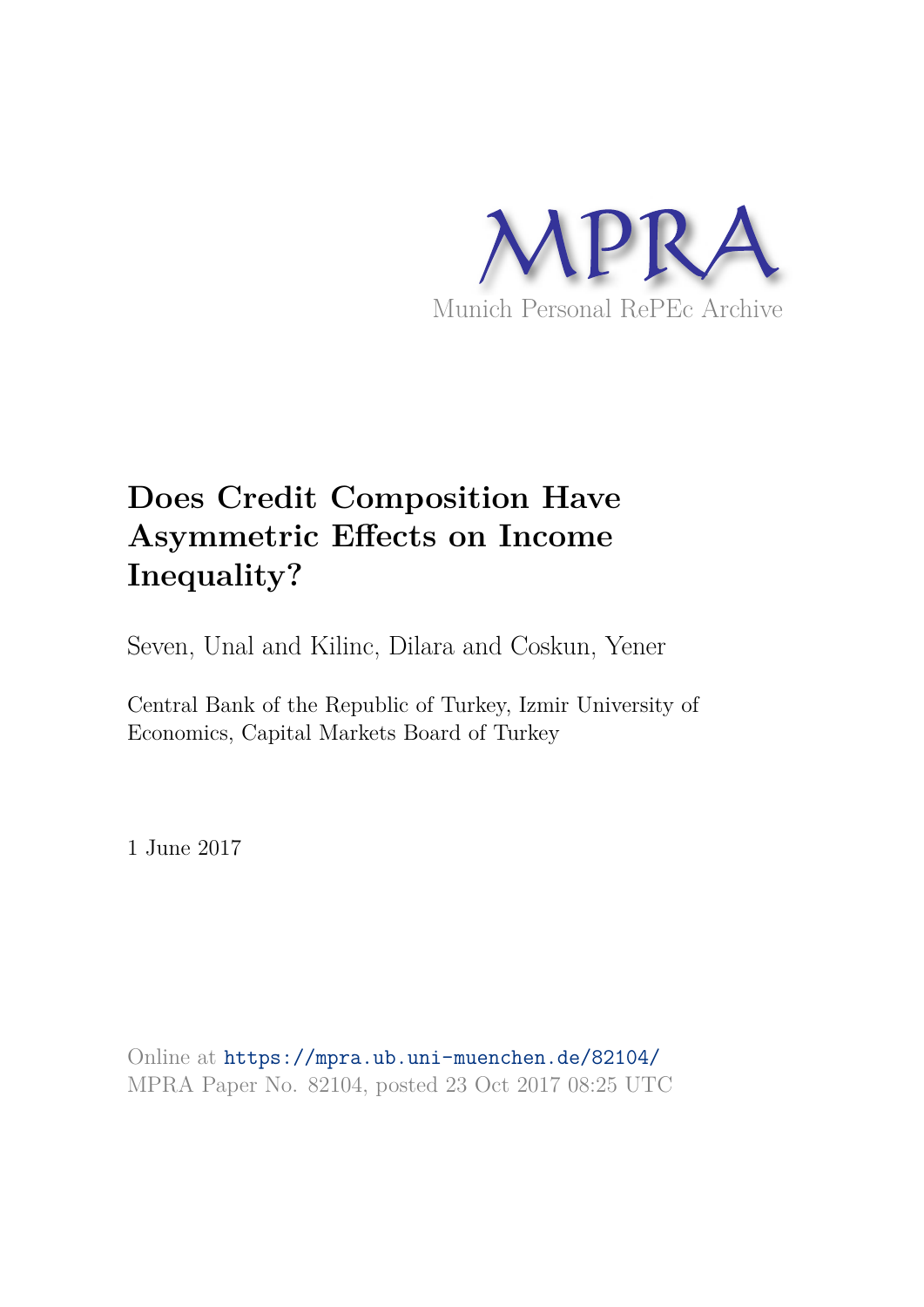## **Does Credit Composition Have Asymmetric Effects on Income Inequality?**

## **Abstract**

This paper studies the effects of credit to private non-financial sectors on income inequality. In particular, we focus on the distinction between household and firm credit, and investigate whether these two types of credit have adverse effects on income inequality. Using balanced panel data for 30 developed and developing countries over the period of 1995-2013, we show that firm credit reduces income inequality whereas there is no significant impact of household credit on income inequality. We conclude that not the size of private credit but the composition of it matters for reducing income inequality due to the asymmetric effects of different types of credit.

#### *JEL Classification*: G20; D31; O16; D60

*Keywords: Household credit; firm credit; income inequality; credit composition; mean group estimator*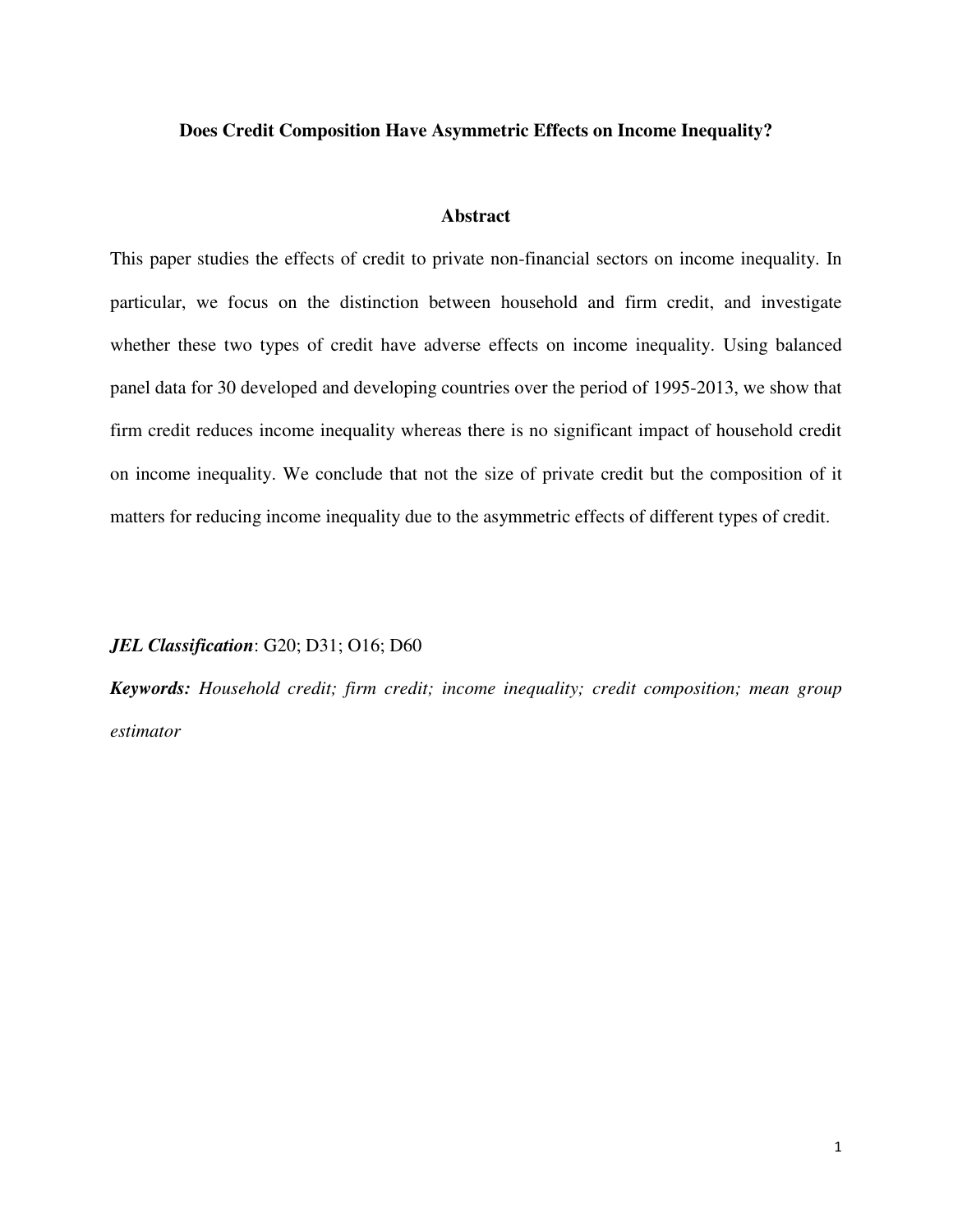#### **1. Introduction**

 $\overline{a}$ 

The impact of financial development on economic growth has long been at the center of the theoretical and empirical finance literature. Although a vast literature emphasizes that financial development contributes to subsequent economic growth<sup>1</sup> by relaxing financial constraints that corrects capital misallocation and mitigates productivity losses, there is a paucity of research with respect to the finance-inequality nexus. Although it is known that income inequality has increased over the past quarter-century<sup>2</sup>, the exact impact of financial development on income inequality has not been well defined in both empirical studies and the theoretical literature. The vast majority of the empirical finance-inequality studies find that financial development lead to less income inequality, suggesting more finance is good for the poor.<sup>3</sup> However, the literature has mainly focused on private credit, higher levels of which indicate more-developed financial systems and easier access to credit for entrepreneurs and households, while examining the linkages between financial development and income inequality (see, e.g., Clarke et al., 2006; Kappel, 2010; Beck et al., 2007; Law and Tan, 2009). Since these two types of borrowers, namely entrepreneurs and households, vary in terms of the use of credit, they might have different effects on the level of income inequality. Therefore, understanding whether firm credit,

<sup>&</sup>lt;sup>1</sup> Papers including Goldsmith (1969), McKinnon (1973), Shaw (1973), King and Levine (1993a), Bencivenga et al. (1995), Rousseau and Wachtel (2000), Beck and Levine (2004), and Demirguc-Kunt and Levine (2008) report positive association between financial development and economic growth. See Robinson (1952), Lucas (1988), Naceur and Ghazouani (2007), Harris (1997), and Cecchetti and Kharroubi (2012) for papers reporting negative or statistically insignificant association between financial development and economic growth. See Levine (2005) for comprehensive reviews of the related literature.

 $2$  While global inequality has declined mainly thanks to the development spurt of China and India, inequality within individual countries has worsened in a remarkably consistent fashion in both the developed and developing countries over the last three decades.

<sup>&</sup>lt;sup>3</sup> Papers including Li, Squire and Zou (1998), Clarke et al. (2006), Beck et al. (2007), Dollar and Kraay (2002), Ravallion (2001), Kappel (2010), Uddin et al. (2014), and Abosedra et al. (2016) report negative relationship between financial development and income inequality, namely that financial development reduces income inequality. On the other hand, Charlton (2008), Law and Tan (2009), Jauch and Watzka (2015), and Seven and Coskun (2016) report negative or statistically insignificant relation between finance and income inequality/poverty. See Seven and Coskun (2016) for a broad review of the related literature.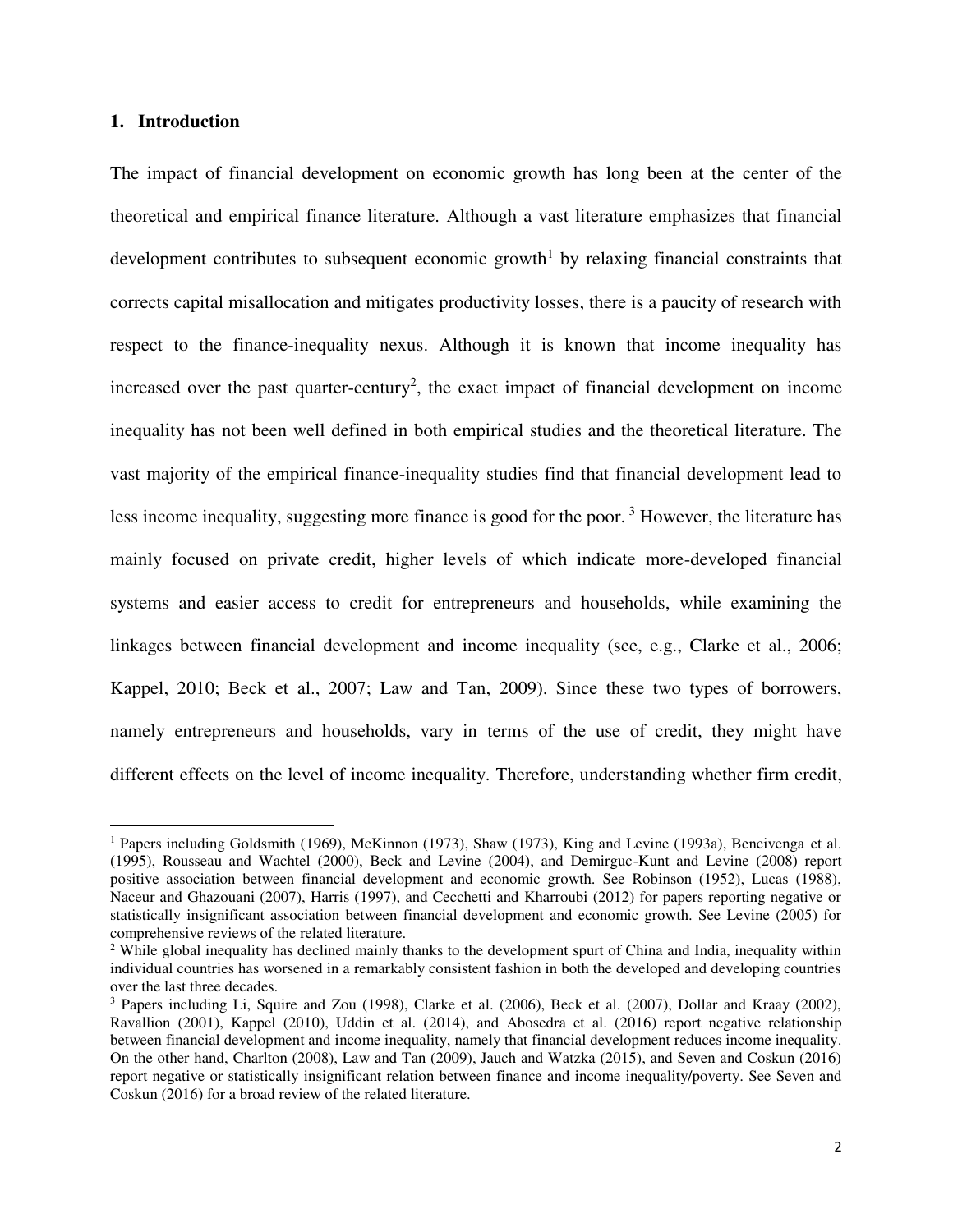household credit or both contribute to reducing income inequality can help policymakers who are interested in achieving a more equal income distribution.

In this paper, we study the link between the two components of private credit and income inequality. We argue that analyzing the separate effects of household and firm credit is more important for explaining the role of credit in income inequality than the size of total private credit per se due to two main reasons. *First*, theory points to different channels through which private credit can reduce income inequality. On the one hand, household credit enables the poor to invest in their human capital and health activities, hence reducing income inequality (Galor and Zeira, 1993; Banerjee and Newman, 1993). On the other hand, countries with higher levels of financial development might experience more efficient capital allocation across entrepreneurs (incumbent and new), higher economic growth and lower income inequality, an effect, which can be captured by firm credit (Gine and Townsend, 2004; Beck, Levine and Levkov, 2010; Beck et al., 2012; Dabla-Norris et al., 2015). In that aspect, understanding the exact mechanism of generating less income inequality through providing credit requires a more nuanced analysis. *Second*, the ratio of household credit to firm credit is above 0.5 for many developed and developing countries in our sample, and an increasing proportion of private credit has been given to the households rather than entrepreneurs over the last two decades (Figure 1). Since the proportion of household credit in total private credit has been substantially increasing and there have been increasing concerns both on the adverse effects of household debt burden and credit growth, especially in developing countries, focusing only on the size of private credit does not sit very well with reality. Therefore, exploring the decomposition of private credit becomes highly relevant for both economic growth and income inequality policies.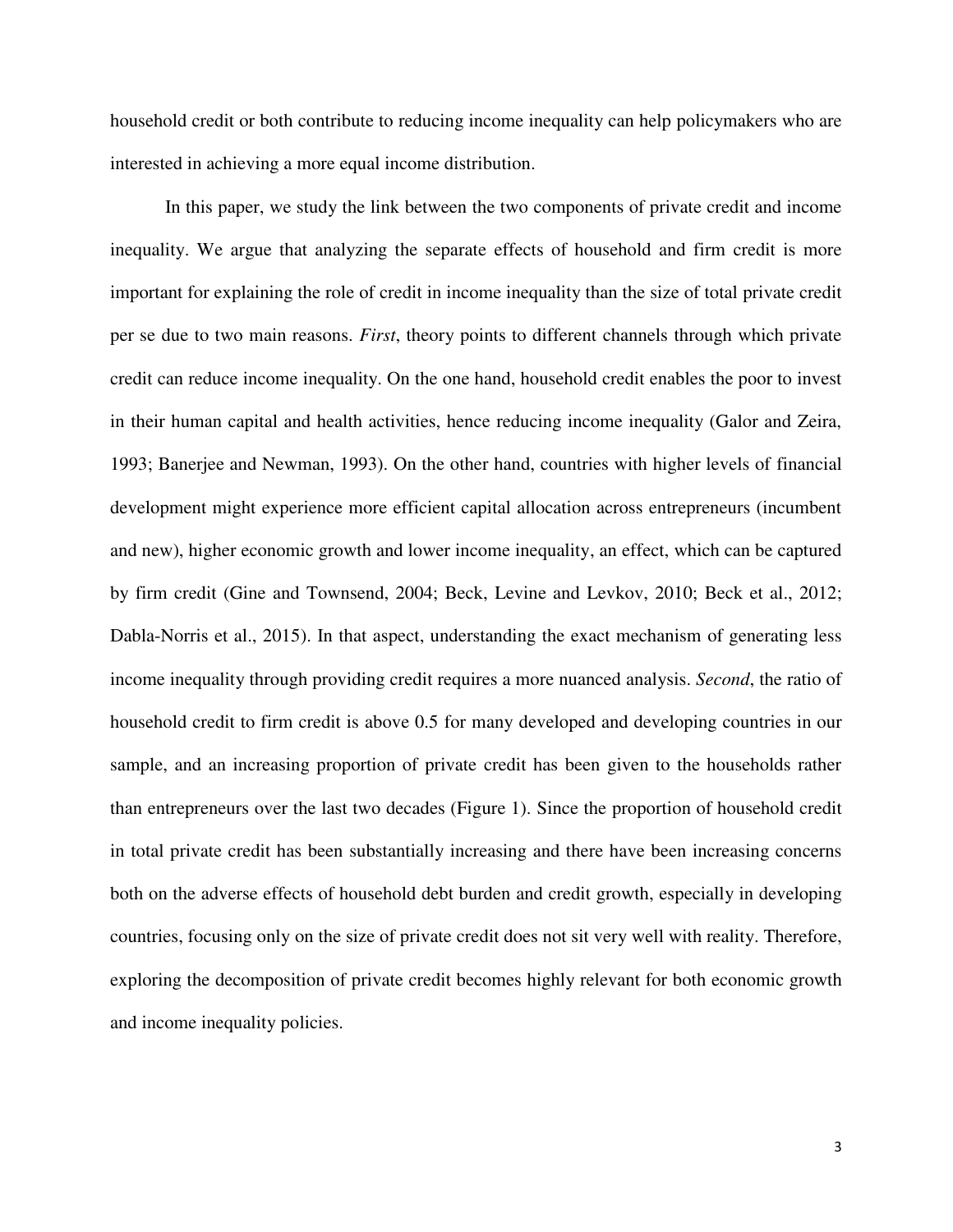

**FIGURE 1.** The Ratio of Household Credit to Firm Credit (Annual Data, 1995-2013)

**Source:** BIS, Authors' calculations.

In this respect, we extend finance-inequality literature by decomposing the effects of firm and household credit on income inequality. In particular, we differentiate between household credit and firm credit while the literature has mostly focused on the total credit to private sector. Therefore, this research contributes to the literature by identifying the heterogeneous behavior of income inequality (measured by GINI coefficient) in response to *(i)* credit to non-financial corporations (firm credit), and *(ii)* credit to households and non-profit institutions serving households (NPISHs) (household credit) across 30 developed and developing countries. Moreover, we contribute to the literature on the finance-inequality nexus also by estimating the effect of total credit to private non-financial sectors (total private credit), a common measure of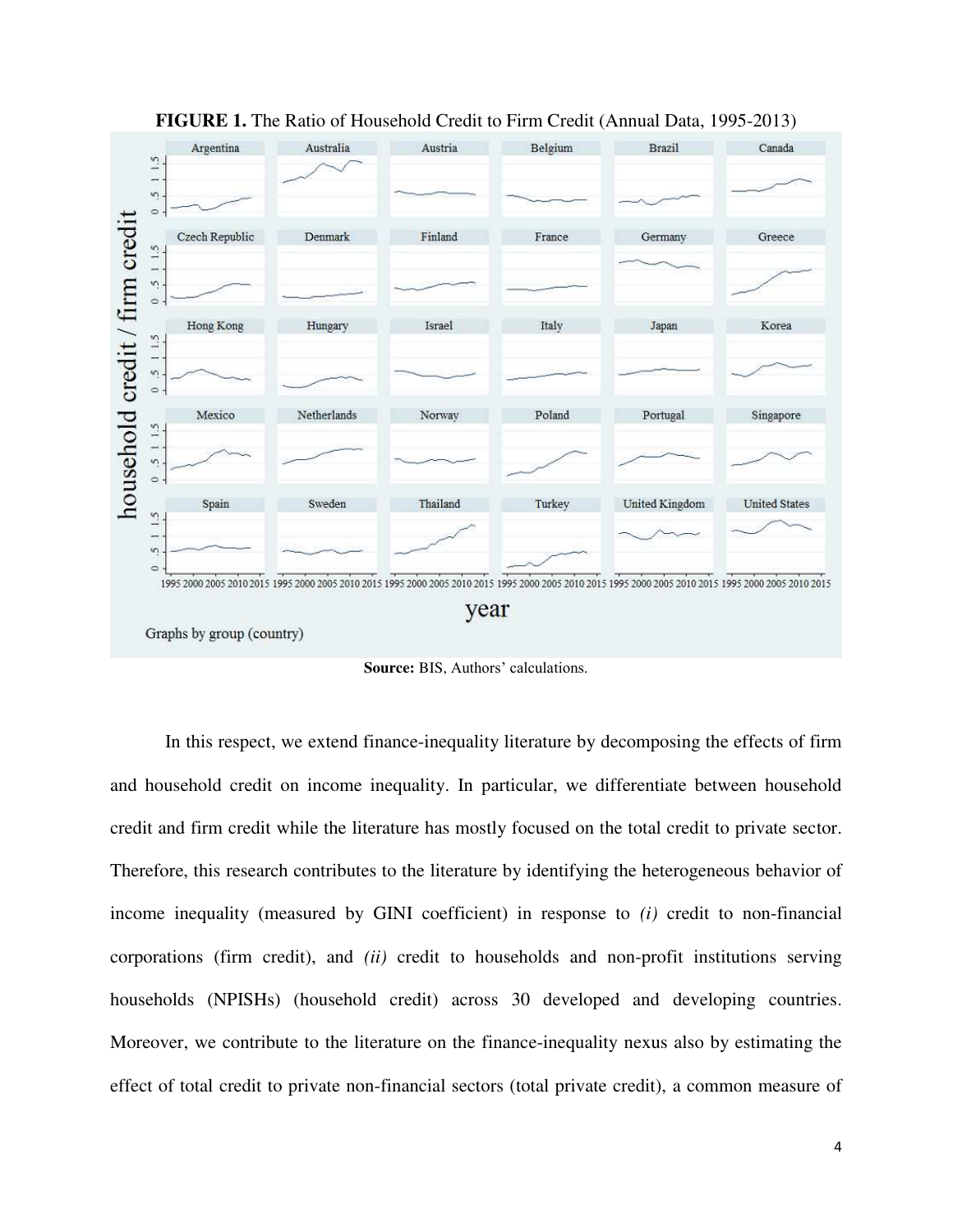financial development, on income inequality. The empirical analysis is based on balanced panel data including annual observations for 30 selected countries over the period between 1995 and 2013. To that end, the Common Correlated Effects Mean Group (CCEMG) estimator proposed by Pesaran (2006), and Augmented Mean Group (AMG) estimator proposed by Eberhardt and Bond (2009) are employed. Contrary to the existing literature, these methods take into account the cross-sectional dependence that may arise from economic integration of countries and/or common financial, political and social shocks, and provide both the common and the countryspecific estimations. We also include trade openness, foreign direct investment inward stock, government final consumption expenditure, and corruption index as control variables, which are selected from the related literature and expected to affect income inequality. We show that the response of income inequality to credit to non-financial corporations is significant and negative, whereas credit to households and NPISHs is insignificant. Moreover, the effect of total private credit on income inequality is negative but statistically insignificant. These results suggest that the composition of funds between households and firms has key implications for policies to tackle income inequality. When these two types of credit have different effects on the level of income inequality, the composition becomes even more important. This is because when policymakers are confronted with the need to restrict (or expand) credit growth, they should pay particular attention to the asymmetric effects that household and firm credit have on income inequality. Hence, the composition of credit can support policymakers by enabling them to understand whether, and in which context private credit is an instrument that can influence income inequality, and whether the size of the total credit is always good for the poor.

Our study is further related to both the empirical and theoretical studies on the distinction between household and firm credit, all of which show that the composition of private credit matters for different macroeconomic variables. For example, Japelli and Pagano (1994) find that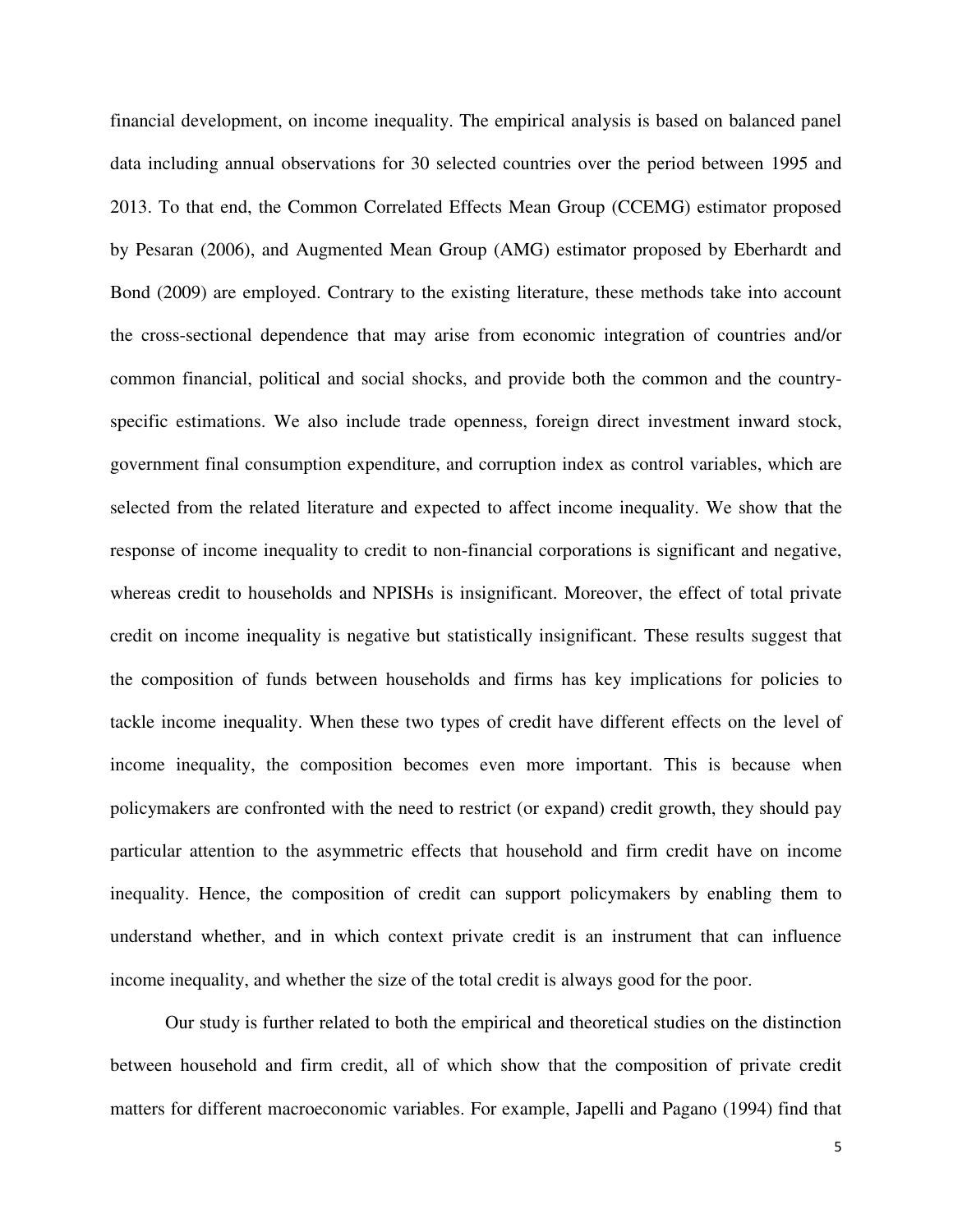an increase in household credit decreases saving rates for a sample of OECD countries. Büyükkarabacak and Krause (2009) suggest that the composition of credit does matter for the trade balance such that lending to consumers has a negative effect on net exports, while firm loans contribute to a rise in net exports. Moreover, Bahadir and Gumus (2016), using a twosector real business cycle model of a small open economy, analyze the differential effects of household and business credit dynamics on business cycles in emerging market economies. Their results suggest that the two types of credit shocks generate different dynamics in sectoral input and output levels as well as the real exchange rate.

Although there is a bunch of research distinguishes between the components of private credit, to the best of our knowledge, the only empirical research on the finance-inequality nexus that distinguishes between household and firm credit is Beck et al., (2012). Their paper examines the differential effects of household and enterprise credit on economic growth, income inequality and poverty. The authors find negative relation between enterprise credit and growth of Gini coefficient, but no statistically significant impact of household credit. However, Beck et al., (2012) use cross-country data (only 33 observations in their sample) for the period of 1992-2005. Moreover, they do not control for the cross sectional dependence. The distinguishing features of our paper are that we *(i)* provide both country-specific and panel estimates, *(ii)* take into account the cross-sectional dependence, *(iii)* use a comprehensive and updated data set, and *(iv)* employ cross-section augmented cointegrating regressions. Our findings are in line with the theoretical predictions of Gine and Townsend (2004) and Beck, Levine and Levkov (2010), those of which suggest that the impact of private credit on reducing income inequality goes through firm credit rather than household credit, and contradicting with theories focusing on credit for the poor helping them to exit poverty by investing in human capital, health and microenterprises activities (Galor and Zeira, 1993; Banerjee and Newman, 1993).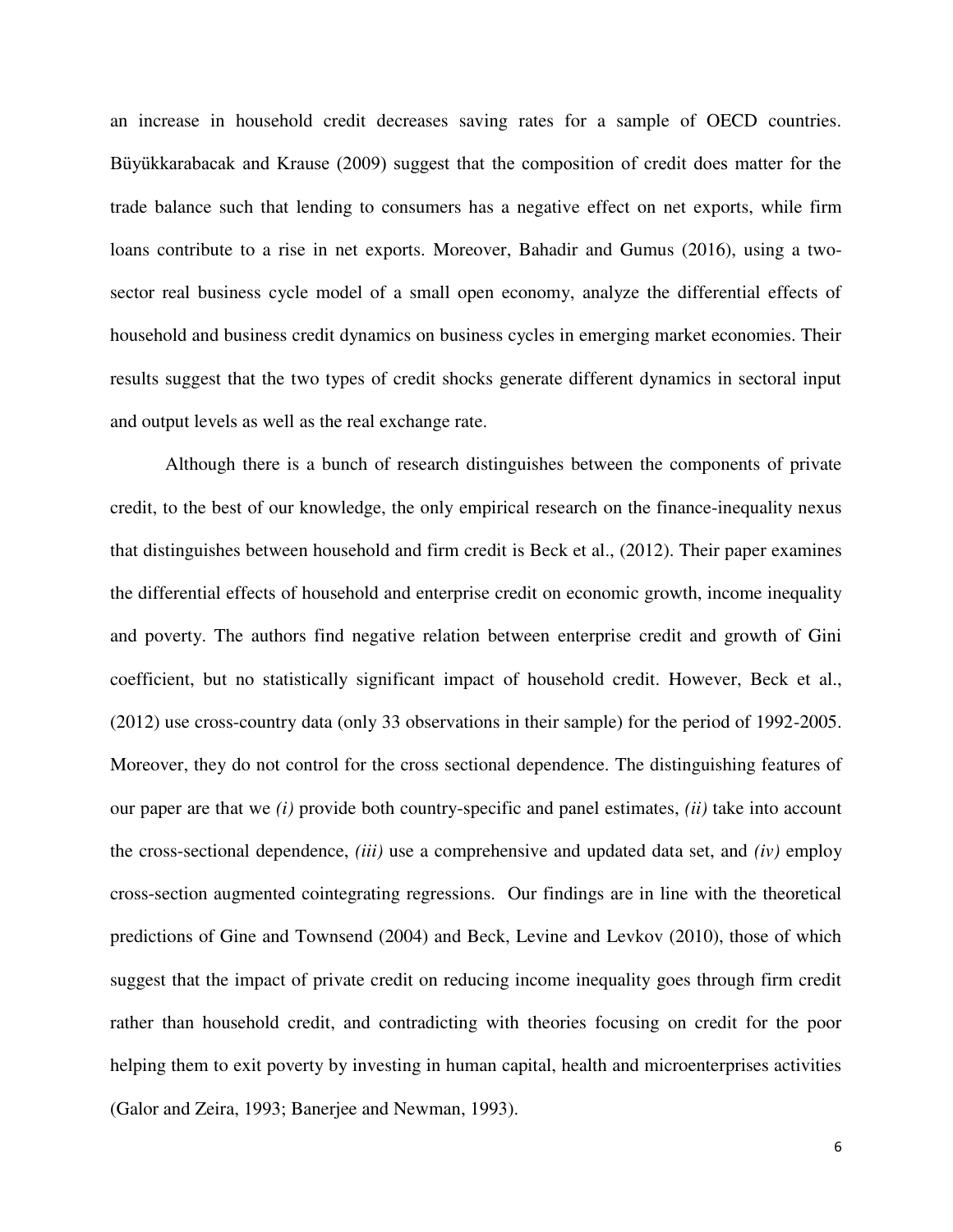The plan of the paper is as follows. Section 2 describes our data and provides visual evidence for the hypothesis we test. Section 3 explains the details of the employed empirical strategy. Section 4 discusses and interprets the empirical results. Section 5 concludes.

## **2. Data Description**

 $\overline{a}$ 

We combine country-level annual data gathered from five sources: the Standardized World Income Inequality Database (SWIID), the Bank for International Settlements (BIS) Statistics, the World Bank World Development Indicators, International Country Risk Guide (ICRG) Database, and United Nations Conference on Trade and Development (UNCTAD) Statistics. The sample consists of 30 developed and developing countries covering 19 consecutive years – i.e., the period 1995-2013.<sup>4</sup> The choices of country set and data period are shaped by data availability concerns. In particular, we focus on countries having no missing value for any of our selected variables over time.

Our analysis is based on three main variables: *(i)* Gini coefficient, *(ii)* credit to nonfinancial corporations (TCF), and *(iii)* credit to households and non-profit institutions serving households (TCH). The dependent variable is the market Gini coefficient, indicated by *GINIMARKET*, which is drawn from the Standardized World Income Inequality Database (SWIID) and constructed by Solt (2009) using the Luxembourg Income Study as the harmonized benchmark for comparable estimates. The SWIID is our preferred source of data on income inequality as it provides comparable figures across countries and over a longer span of time. The market Gini coefficient is calculated on income before taxes and transfers, and it measures inequality in income distribution without considering the effect of taxes and social spending

<sup>4</sup> The sample consist of Argentina, Australia, Austria, Belgium, Brazil, Canada, Czech Republic, Denmark, Finland, France, Germany, Greece, Hong Kong SAR, Hungary, Israel, Italy, Japan, Republic of Korea, Mexico, the Netherlands, Norway, Poland, Portugal, Singapore, Spain, Sweden, Thailand, Turkey, United Kingdom and the United States of America.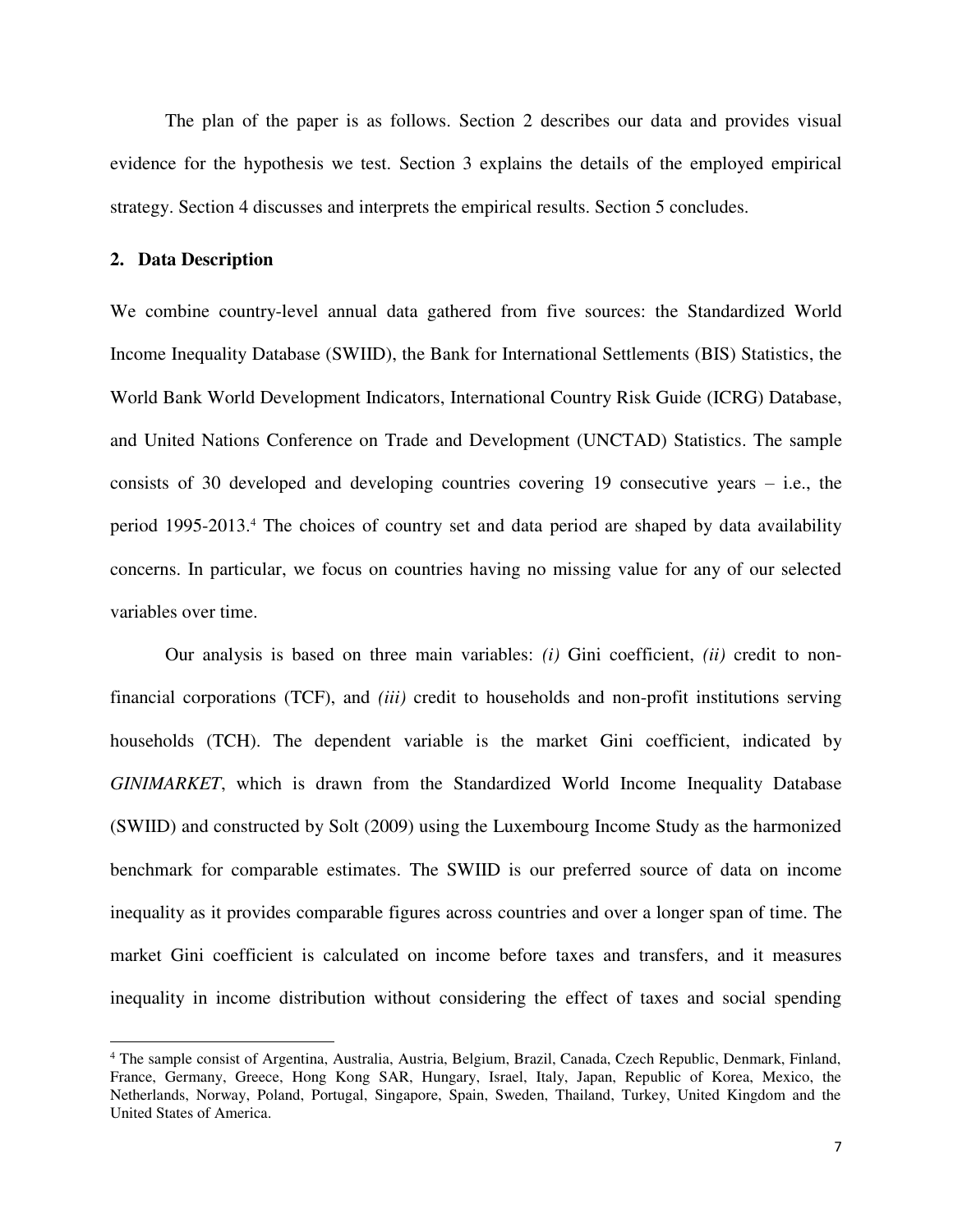already in place in a country. We have also used the net Gini coefficient (after taxes and transfers), indicated by *GININET*.

Our main explanatory variables, credit to non-financial corporations and credit to households and NPISHs, which have been used interchangeably, are retrieved from the Bank for International Settlements (BIS) Statistics. It would be helpful briefly summarizing the content of the data to better understand the structure of the BIS data on private credit. The BIS has constructed long series on credit to the private non-financial sector for both advanced and emerging economies. Credit is provided by domestic banks, all other sectors of the economy and non-residents. The private non-financial sector includes non-financial corporations (both privateowned and public owned), households and non-profit institutions serving households. In terms of financial instruments, credit covers loans and debt securities. The data for each country include *(i)* credit to private non-financial sectors by domestic banks and *(ii)* total credit to private nonfinancial sectors. Moreover, total credit is broken down into *(iii)* credit to non-financial corporations and *(iv)* credit to households and non-profit institutions serving households. Hence, credit to non-financial corporations as a percentage of GDP and credit to households and nonprofit institutions serving households as a percentage of GDP, both of which are in market values and adjusted for breaks, are used as explanatory variables in the analysis.

To assess the strength of the linkage between credit components and income inequality, we control other potential determinants of income inequality in the regressions. We use four control variables that are widely employed in the related literature. These variables are also introduced into the model as a test of robustness. First, we include the ratio of trade to GDP (*TRADE*) to capture the degree of openness of an economy. Second, the ratio government final consumption expenditure to GDP (*GGFCE*) is used to measure macroeconomic stability. Third, to measure the level of institutional quality we use corruption index (*CORR*), lower values of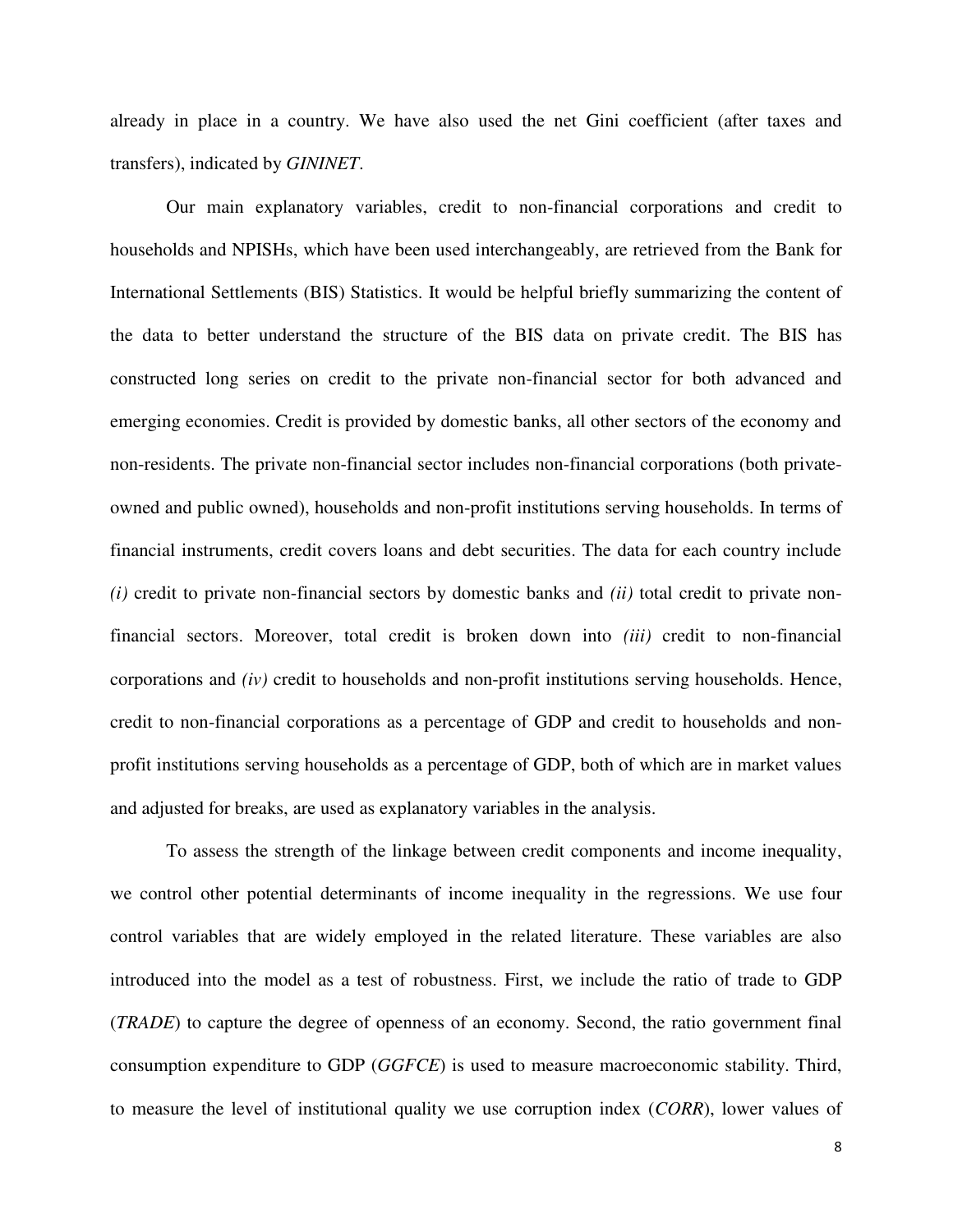which indicate higher level of corruption (or lower institutional quality), hence, expecting that lower values of corruption index should be associated with a higher level of income inequality as it shows how corrupt the public sector is. Finally, we control for the foreign direct investment inward stock to GDP ratio (*FDI*). The source of data of *TRADE* and *GGFCE* is the World Bank DataBank. The data of *CORR* is compiled from International Country Risk Guide (ICRG) Database whereas the data of *FDI* are extracted from United Nations Conference on Trade and Development (UNCTAD) Statistics.

Table 1 presents the descriptive statistics for the variables used in our empirical analysis. There are considerable variations in our variables across countries. For example, the market Gini coefficient ranges from a low of 29.66% to 58.59%. Household credit to GDP and firm credit to GDP ratios also show significant variations, with TCH ranging from 0.9% to 118.8% and TCF from 12.2% to 197.5%. Figure 2 displays the visual evidence representing the raw correlations between our main explanatory variables (household and firm credit) and the dependent variable (the market Gini coefficient).

| Variables           | <b>Observations</b> | Mean  | Std. Dev. | Min.  | Max.   |
|---------------------|---------------------|-------|-----------|-------|--------|
| GINIMARKET (%)      | 570                 | 47.07 | 4.42      | 29.66 | 58.59  |
| $GININET(\%)$       | 570                 | 32.94 | 7.37      | 21.58 | 55.50  |
| $TCF$ (% of GDP)    | 570                 | 77.35 | 34.60     | 12.2  | 197.5  |
| $TCH$ (% of GDP)    | 570                 | 47.04 | 27.98     | 0.9   | 118.8  |
| <b>CORR</b>         | 570                 | 3.88  | 1.29      |       | 6      |
| GGFCE (% of GDP)    | 570                 | 18.39 | 4.45      | 8.03  | 28.06  |
| FDI ( $%$ of GDP)   | 570                 | 44.05 | 66.72     | 0.63  | 542.49 |
| TRADE $(\%$ of GDP) | 570                 | 89.26 | 80.38     | 15.64 | 455.28 |

**TABLE 1.** Descriptive Statistics

*Notes:* Std. Dev., Min. and Max. denote standard deviation, minimum and maximum, respectively.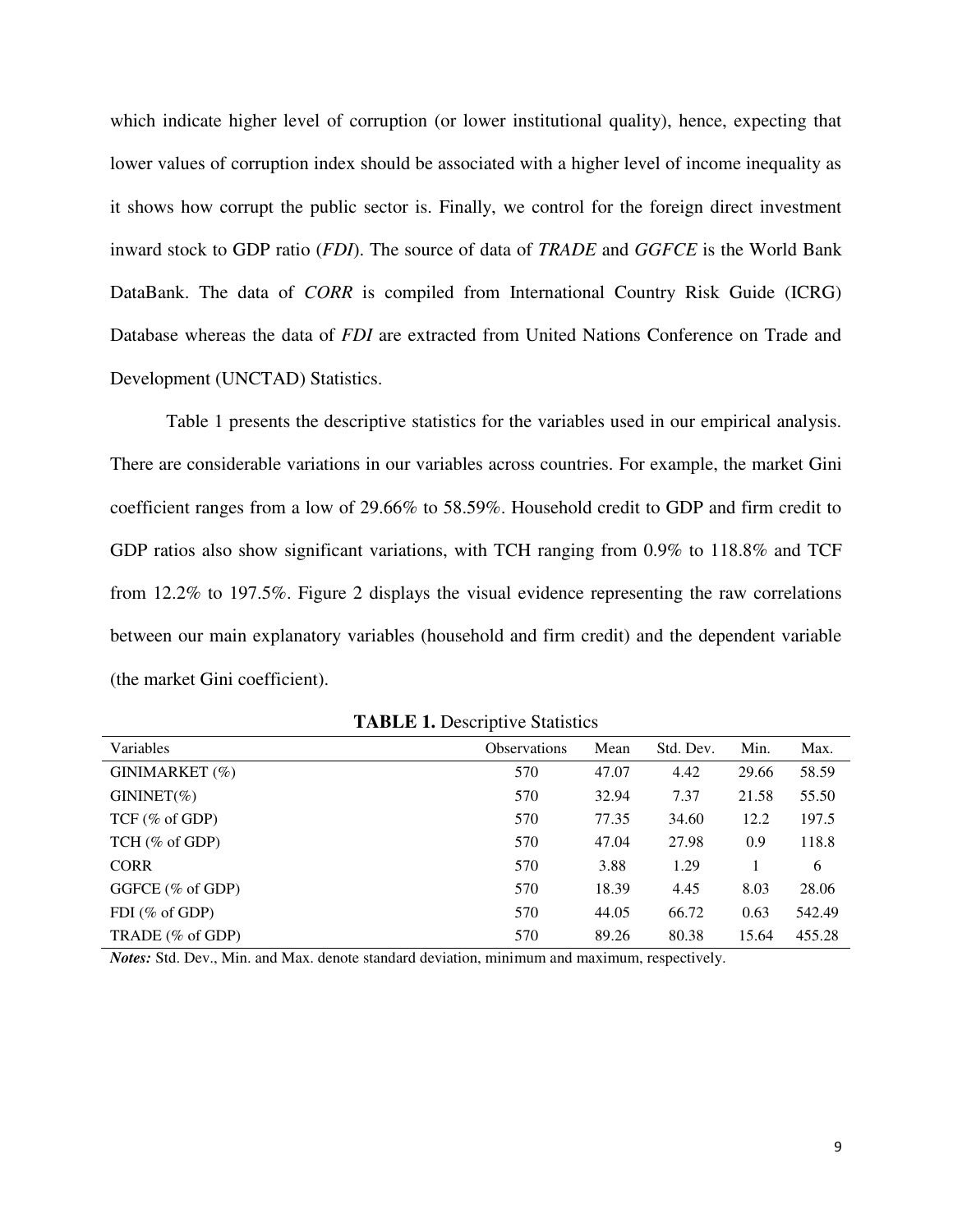

**FIGURE 2.** Visual evidence

*Notes:* The figures provide a visual representation of the unconditional relationship between firm credit to GDP ratio and the market Gini coefficient in the upper panel, and household credit to GDP ratio and the market Gini coefficient in the lower panel. All values are in natural logarithms.

## **3. Empirical Strategy**

The goal is to develop an empirical strategy that would enable us to estimate the distinguished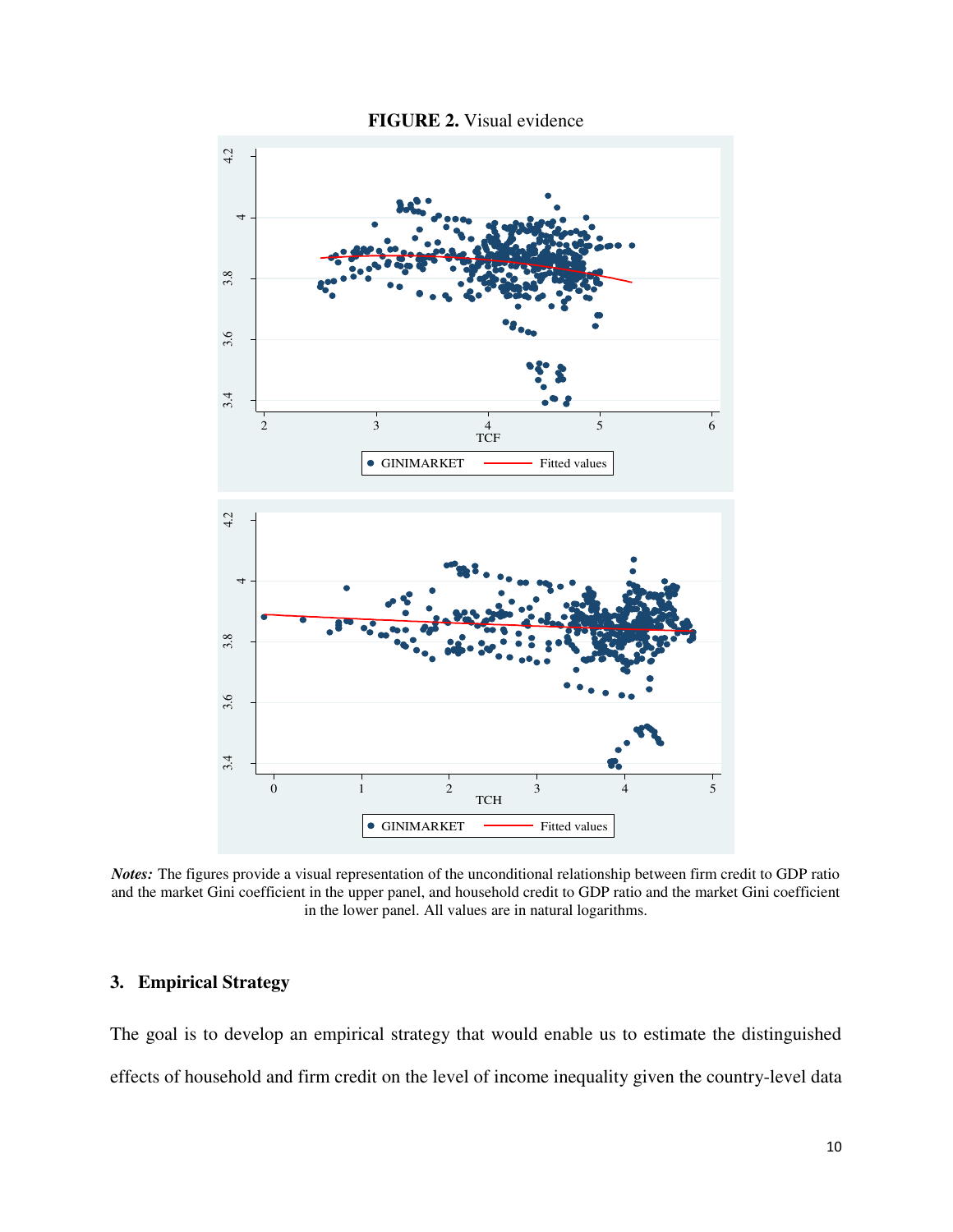set we have. While several alternative measures of income inequality can be used in the analysis, we prefer to focus on two measures of income inequality, which are also the measures most commonly used in the literature; market Gini coefficient (*GINIMARKET*) and net Gini coefficient (*GININET*).<sup>5</sup> The basic regression model that we aim to estimate can be expressed as follows:

$$
\ln[INEQ_{i,t}] = \beta_0 + \beta_1 \ln[TC_{i,t}] + \beta_2'(X_{i,t}) + f_i + f_t + \epsilon_{i,t}
$$
\n<sup>(1)</sup>

where *i* and *t* are country and time indices,  $INEQ_{i,t}$  represents the income inequality measure,  $TC_{i,t}$  represents, alternatively, credit to non-financial corporations ( $TCF$ ) and credit to households and non-profit institutions serving households (*TCH*),  $X_{i,t}$  is the vector of control variables that include  $CORR_{i,t}$ ,  $ln(GGFCE_{i,t})$ ,  $ln(FDI_{i,t})$  and  $ln(TRADE_{i,t})$ ,  $f_i$  and  $f_t$  denote country and time fixed effects, respectively, and  $\epsilon_{i,t}$  is the usual error term. Finally, *ln* stands for the natural logarithm. Our main parameter of interest is  $\beta_1$ , which approximately describes the percentage point change in income inequality measures as a response to one percentage point increase, alternatively, in firm credit and household credit.

The growing body of literature claims that panel data sets tend to show cross-sectional dependence, which may arise from economic integration of countries, common shocks (such as financial, political and social shocks), and sometimes unobserved factors that eventually become the part of error (disturbance) term (Pesaran, 2004). Since traditional estimation methods have become inconsistent or inefficient in the presence of cross-sectional dependence, new techniques have been developed in panel data econometrics for stationarity and cointegration analysis and

 $\overline{a}$ 

<sup>&</sup>lt;sup>5</sup> See Section 2 for detailed definitions of the variables used in the empirical analysis.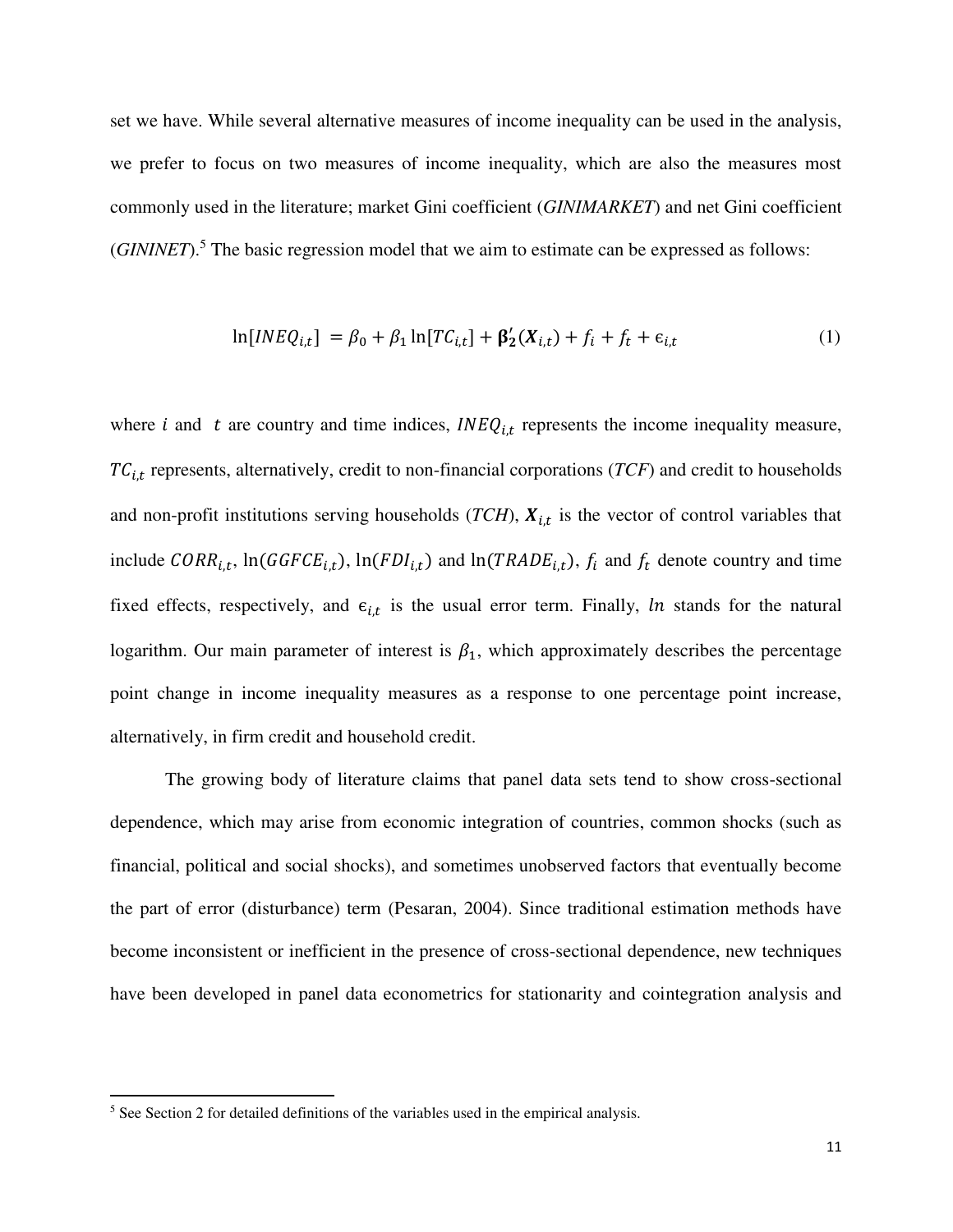estimation procedure, which take account of cross-sectional dependence.<sup>6</sup> To resolve this potential problem, we consecutively employ i) Bias-Adjusted CD test developed by Pesaran et al. (2008), ii) cross-sectionally augmented Im-Pesaran-Shin (CIPS) panel unit root test proposed by Pesaran (2007), iii) the second generation panel cointegration tests of LM Bootstrap test of Westerlund and Edgerton (2007), and Durbin-Hausman test of Westerlund (2008), which allow for the dependence of cross-sectional units, and iv) Common Correlated Effects (CCE) estimator proposed by Pesaran (2006), Common Correlated Effects Mean Group (CCEMG), and Augmented Mean Group (AMG) estimator proposed by Eberhardt and Bond (2009), which allows for cross-sectional dependency arising from multiple unobserved common factors.<sup>7</sup>

## **4. Empirical Results**

l

As testing for cross-sectional dependence in panel data is necessary to decide on the estimation method, the first step of the empirical analysis is cross-sectional dependence (CD) tests to analyze the contemporaneous correlation across countries in the panel.<sup>8</sup> *Panel A* and *Panel B* of Table 2 report the results of Bias-Adjusted CD test developed by Pesaran et al. (2008) for each series and for the models, respectively.<sup>9</sup> The results imply that for both the models with intercept

<sup>&</sup>lt;sup>6</sup> Assuming that cross-sectional dependence is due to common unobserved components, but that they are uncorrelated with the included regressors, the Fixed-Effects (FE) and Random-Effects (RE) estimators are consistent, although not efficient, and the estimated standard errors are biased. However, if the common unobserved components are correlated with the included regressors, the FE and RE estimators are inconsistent and biased. See De Hoyos and Sarafidis (2006).

<sup>&</sup>lt;sup>7</sup> See Section 4 for detailed description and advantages of the employed models.

 $8$  Note that if the time dimension (T) is larger than the cross-sectional dimension (N) in a panel data set, CD<sub>LM1</sub> test of Breusch and Pagan (1980) can be used to test for cross-sectional dependence. However, if N is larger than T in a panel, just as in this analysis ( $N=30$ ,  $T=19$ ), the CD<sub>LM1</sub> test statistic does not attain desirable statistical properties as it shows considerable size distortions (Pesaran, 2004). We have utilized Bias-Adjusted CD test of Pesaran et al. (2008), since it exhibits a finite sample behavior, compared to CD<sub>LM2</sub> and CD<sub>LM</sub> tests of Pesaran (2004); it successfully controls the size while maintaining satisfactory power in a panel with exogenous regressors. Bias-Adjusted CD test is consistent even when CDLM2 and CDLM tests are inconsistent.

<sup>9</sup> In *Models* 1, 2, 3 and 4, the dependent variable is *GINIMARKET*. The independent variable is *TCF* in *Models* 1 and 2; *Model* 2, in addition, includes control variables. The independent variable is *TCH* in *Models* 3 and 4; *Model* 4, in addition, includes control variables. *Models* 5, 6, 7 and 8 are for robustness check, and they pursue the same ordering, where dependent variable is *GININET*.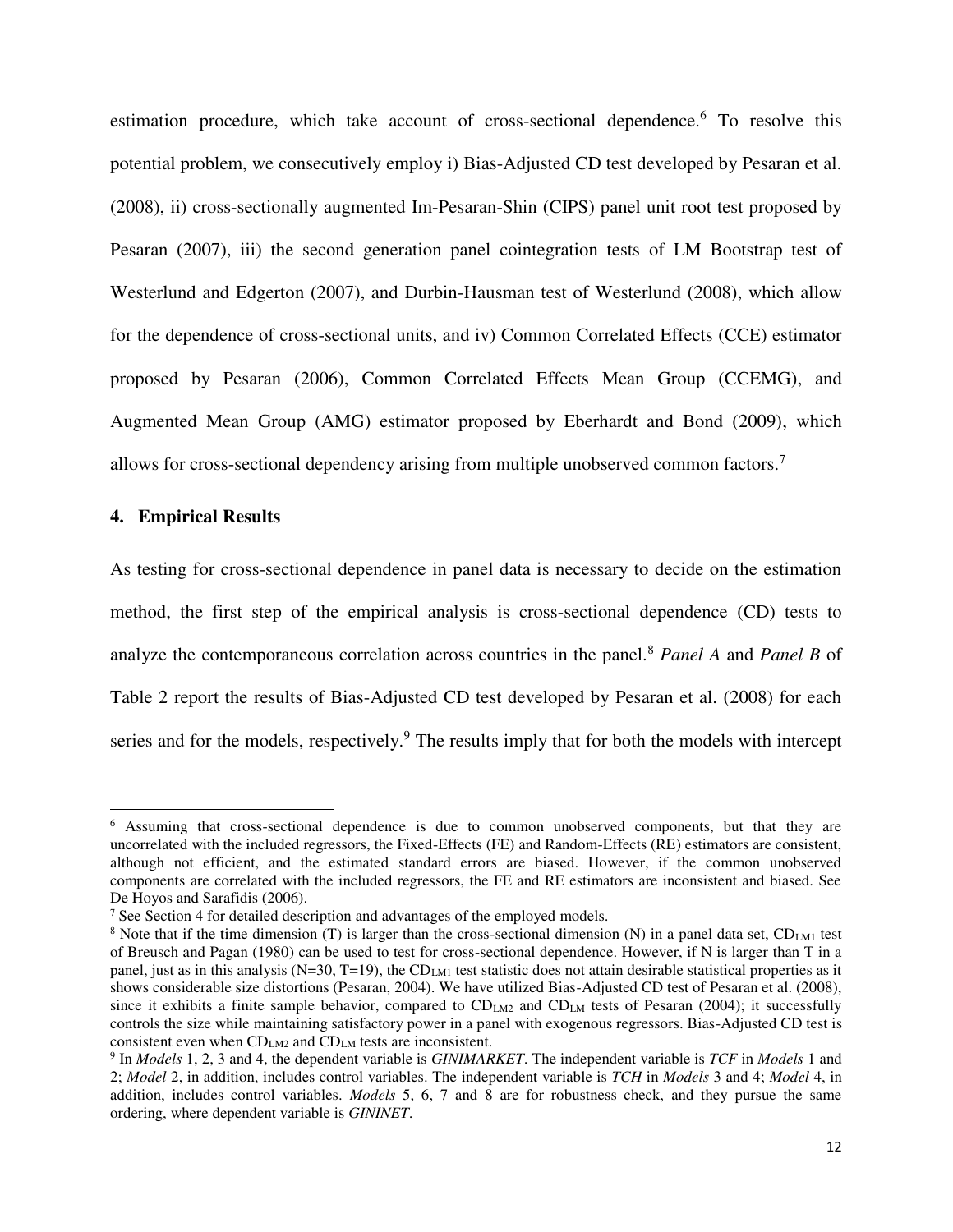and the models with intercept and trend, the test statistics reject the null hypothesis of no crosssectional dependence for all series and for the *Models* 1-8.

| Panel A: For the Series | Model with intercept |          | Model with intercept&trend |          |
|-------------------------|----------------------|----------|----------------------------|----------|
| Variables               | statistics           | p-values | statistics                 | p-values |
| $ln(GINIMARKET_{i,t})$  | 1.584                | 0.057    | 2.736                      | 0.003    |
| $ln(GININET_{i,t})$     | 3.038                | 0.001    | 3.428                      | 0.000    |
| $ln(TCF_{i,t})$         | 4.560                | 0.000    | 3.920                      | 0.000    |
| $ln(TCH_{i.t})$         | 3.150                | 0.001    | 5.557                      | 0.000    |
| $CORR_{i,t}$            | 3.671                | 0.000    | 3.770                      | 0.000    |
| $ln(GGFCE_{i,t})$       | 6.543                | 0.000    | 4.921                      | 0.000    |
| $ln(FDI_{i,t})$         | 3.243                | 0.001    | 3.392                      | 0.000    |
| $ln(TRADE_{i,t})$       | 3.137                | 0.001    | 2.656                      | 0.004    |
| Panel B: For the Models |                      |          |                            |          |
| Model 1                 | 29.416               | 0.000    | 27.327                     | 0.000    |
| Model 2                 | 47.938               | 0.000    | 34.936                     | 0.000    |
| Model 3                 | 32.241               | 0.000    | 34.127                     | 0.000    |
| Model 4                 | 39.590               | 0.000    | 36.687                     | 0.000    |
| Model 5                 | 30.446               | 0.000    | 22.617                     | 0.000    |
| Model 6                 | 34.235               | 0.000    | 38.719                     | 0.000    |
| Model 7                 | 31.506               | 0.000    | 26.324                     | 0.000    |
| Model 8                 | 48.032               | 0.000    | 42.483                     | 0.000    |

**TABLE 2.** Cross-sectional Dependence Tests Results

*Notes:* In *Models* 1, 2, 3 and 4, the dependent variable is *GINIMARKET*. The independent variable is *TCF* in *Models* 1 and 2; *Model* 2, in addition, includes control variables. The independent variable is *TCH* in *Models* 3 and 4; *Model* 4, in addition, includes control variables. *Models* 5, 6, 7 and 8 are for robustness check, and they pursue the same ordering, where dependent variable is *GININET*. Bias-Adjusted CD tests the null of zero correlations in the case of panel models with strictly exogenous regressors and normal errors. The null hypothesis the test is the absence of cross-sectional dependence.

Given the presence of cross-sectional dependence in the panel, the first generation unit root tests become invalid. Therefore, in order to analyze the stationarity features of the series, cross-sectionally augmented Im-Pesaran-Shin (CIPS) panel unit root test proposed by Pesaran (2007) is employed. The CIPS test statistics is the sample averages of the individual crosssectionally augmented ADF (CADF) statistics. The results of CIPS test for the panel are presented in Table 3. The CIPS test results indicate the failure to reject the null hypothesis of the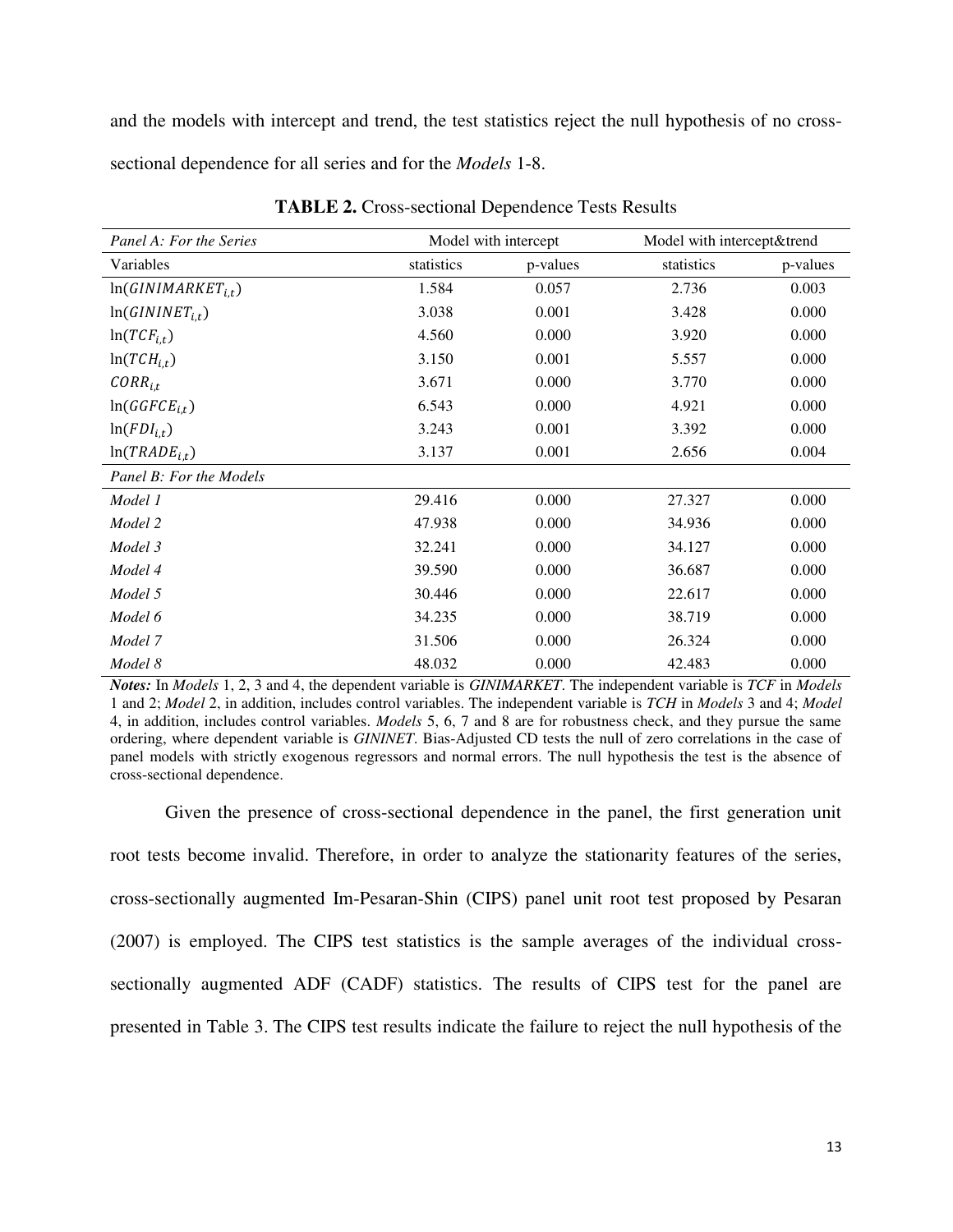presence of unit root for all series for both the model with intercept and the model with intercept and trend. In other words, all series are found to be non-stationary processes for the panel.

| <b>TABLE 3. CIPS Panel Unit Root Test Results</b> |                      |                              |  |  |
|---------------------------------------------------|----------------------|------------------------------|--|--|
| Variables                                         | Model with intercept | Model with intercept & trend |  |  |
|                                                   | statistics           | statistics                   |  |  |
| $ln(GINIMARKET_{i,t})$                            | $-1.9225$            | $-1.6800$                    |  |  |
| $ln(GININET_{i.t})$                               | $-1.9704$            | $-2.4502$                    |  |  |
| $ln(TCF_{i,t})$                                   | $-1.3580$            | $-1.2864$                    |  |  |
| $ln(TCH_{i,t})$                                   | $-1.9775$            | $-2.3444$                    |  |  |
| $CORR_{i.t}$                                      | $-1.909$             | $-1.9185$                    |  |  |
| $ln(GGFCE_{i,t})$                                 | $-1.3851$            | $-1.1518$                    |  |  |
| $ln(FDI_{i,t})$                                   | $-2.0568$            | $-2.5438$                    |  |  |
| $ln(TRADE_{i,t})$                                 | $-1.9886$            | $-2.3337$                    |  |  |

*Notes:* The null hypothesis of the test is the presence of unit root in panel data with cross-sectional dependence in the form of common factor dependence. The critical values from Pesaran (2007, p.280-281, Tables 2.b and 2.c for N=30, T=20) are -2.32 (1%), -2.15 (5%), -2.07 (10%) for model with intercept; -2.83 (1%), -2.67 (5%), -2.58 (10%) for model with intercept and trend.

After we confirm the non-stationarity of the variables for the panel, the subsequent step is to test for cointegration among the dependent variable and the regressors. Given the presence of cross-sectional dependence in the panel, the first generation panel cointegration tests also become invalid. Hence, the second generation panel cointegration tests are employed by allowing for the dependence of cross-sectional units. Particularly, LM Bootstrap test of Westerlund and Edgerton (2007), and Durbin-Hausman test of Westerlund (2008) are utilized to ensure the presence of cointegration in *Models* 1-8. *Panel A* and *Panel B* of Table 4 report the results of LM Bootstrap and Durbin-Hausman tests, respectively. There is a strong evidence of cointegration in *Models* 1- 8, since LM Bootstrap test results indicate the failure to reject the null hypothesis of the presence of cointegration, and Durbin-Hausman test results reveal the rejection of the null hypothesis of no cointegration.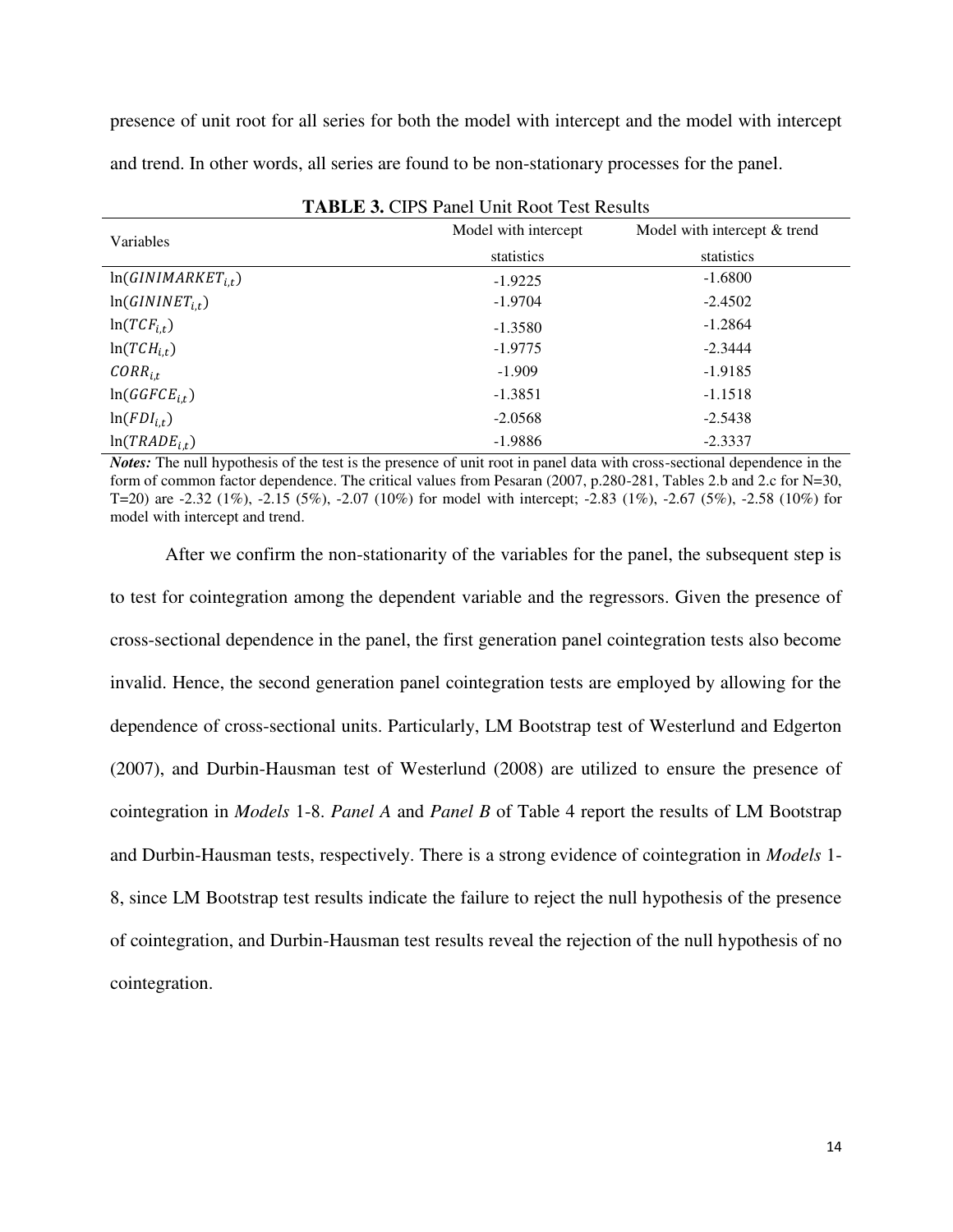|         | Panel A: LM Bootstrap Test |                            | Panel B: Durbin-Hausman Test |                |  |
|---------|----------------------------|----------------------------|------------------------------|----------------|--|
|         | Model with intercept       | Model with intercept&trend | dh group                     | dh_panel       |  |
| Model 1 | 3.911 (0.113)              | 3.728 (0.132)              | 11.873 (0.000)               | 4.738(0.000)   |  |
| Model 2 | 36.611 (0.738)             | 67.484 (0.664)             | 2.985(0.001)                 | 7.015(0.000)   |  |
| Model 3 | 2.290(0.277)               | 2.611(0.432)               | 11.766(0.000)                | 15.665 (0.000) |  |
| Model 4 | 38.610 (0.609)             | 69.477 (0.909)             | 5.640(0.000)                 | 2.827(0.002)   |  |
| Model 5 | 3.593(0.107)               | 3.234(0.182)               | 16.443 (0.000)               | 1.406(0.080)   |  |
| Model 6 | 32.591 (0.958)             | 60.675 (0.870)             | 2.512(0.006)                 | 4.742(0.000)   |  |
| Model 7 | 1.574(0.557)               | 1.582(0.475)               | 7.718 (0.000)                | 3.691(0.000)   |  |
| Model 8 | 35.146 (0.774)             | 63.754 (0.929)             | 5.345(0.000)                 | 6.273(0.000)   |  |

**TABLE 4.** Panel Cointegration Tests Results

*Notes:* The test statistics with p-values in parentheses are presented for LM Bootstrap test and Durbin-Hausman test in *Panel A* and *Panel B*, respectively. In *Panel A,* the critical value (95%) is based on the bootstrapped distribution with 5000 bootstrap replications. The bootstrap critical values are proposed by Westerlund and Edgerton (2007). The null hypothesis of LM Bootstrap test is the presence of cointegration in *Models* 1-8. The asymptotic p-values for the test are not presented, since they are computed on the assumption of cross-sectional independence. In *Panel B,* the panel statistic, denoted by dh\_panel, is obtained by summing n individual terms before multiplying them together, whereas group mean statistic, denoted by dh\_group, is obtained by first multiplying the various terms and then summing. The null hypothesis of Durbin-Hausman test is the absence of cointegration in *Models* 1-8.

As we verify the presence of cointegration in our basic model, the long-run relationship in

the panel regression model given in Equation (1) is further estimated by two methods for panel cointegration estimation. The cross-section augmented cointegrating regression for each country is estimated by Common Correlated Effects (CCE) estimator proposed by Pesaran (2006), and Augmented Mean Group (AMG) estimator proposed by Eberhardt and Bond (2009). The latter allows for cross-sectional dependency, which potentially arises from multiple unobserved common factors. The CCE estimation procedure is advantageous, since it enables augmenting the basic regression with cross-section averages of the dependent variable and the observed regressors as proxies for the unobserved common factors. The CCE estimation procedure is presented in Equation (2).

$$
ln(INEQ_{i,t}) = \alpha_i + \gamma_i X_{i,t} + \zeta_1 \overline{ln(INEQ_{i,t})} + \zeta_2 \overline{X}_t + \vartheta_{i,t} \text{ for } i = 1, ..., N \text{ and } t = 1, ..., T \quad (2)
$$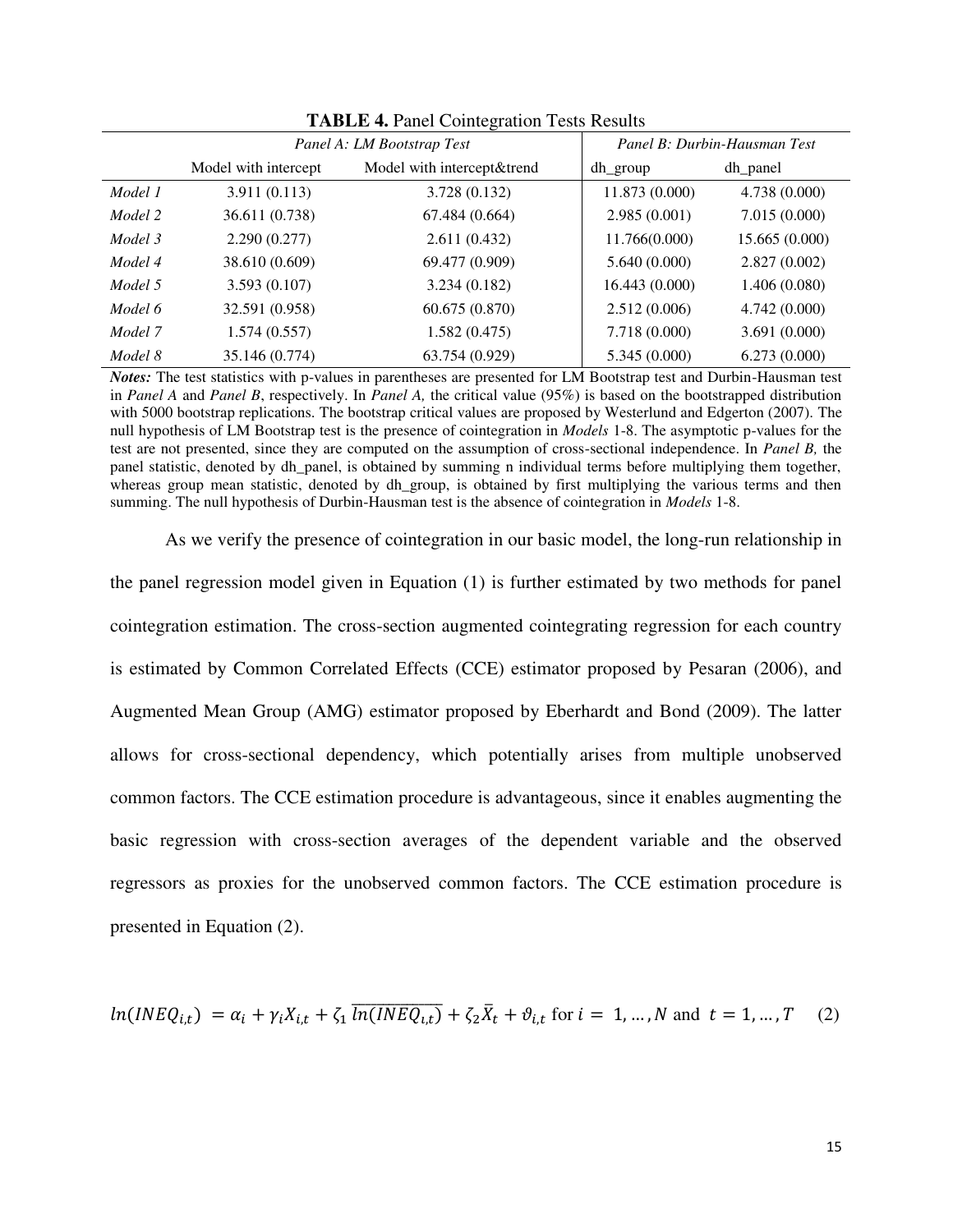where the coefficients  $\zeta_1$  and  $\zeta_2$  represent the elasticity estimates of  $ln(INEQ_{i,t})$  with respect to the cross-section averages of  $ln(INEQ_{i,t})$  and the observed regressors, respectively. Accordingly,  $ln(TCF_{i,t})$  [alternatively,  $ln(TCH_{i,t})$ ] and  $Z_{i,t}$  (in Equation 1) are contained in  $X_{i,t}$ , and  $\vartheta_{it}$ denotes the error term. This procedure allows the individual countries to respond to common time effects differently as reflected by the country-specific coefficients on the cross-sectionally averaged variables. It also provides consistent estimates even when the observed regressors are correlated with the common factors. Using this procedure, the individual coefficients,  $\gamma_i$ , can be estimated in a panel framework. The Common Correlated Effects Mean Group (CCEMG) estimation is a simple average of the individual CCE estimations. The CCEMG estimation procedure is shown in Equations (3) and (4).

$$
\hat{\gamma}_{CCEMG} = \sum_{i=1}^{N} CCE_i / N \tag{3}
$$

$$
SE(\hat{\gamma}_{CCEMG}) = \left[\sum_{i=1}^{N} \sigma\left(\hat{\gamma}_{CCE_i}\right)\right] / \sqrt{N} \tag{4}
$$

where  $\hat{\gamma}_{CCEMG}$  and  $SE(\hat{\gamma}_{CCEMG})$  are the estimated CCEMG coefficients and their standard deviations, respectively.

On the other hand, the AMG estimator regards time series data properties as well as the differences in the impact of observables and unobservables across panel groups. This estimator takes account the cross-sectional dependence through the involvement of a *'common dynamic effect'* in the country regression, which is extracted from the year dummy coefficients  $(D_t)$  of a pooled regression in first differences (FD-OLS), and represents the levels-equivalent mean evolvement of unobserved common factors across all countries (Eberhardt and Bond, 2009). Provided that the unobserved common factors compose part of the country-specific cointegrating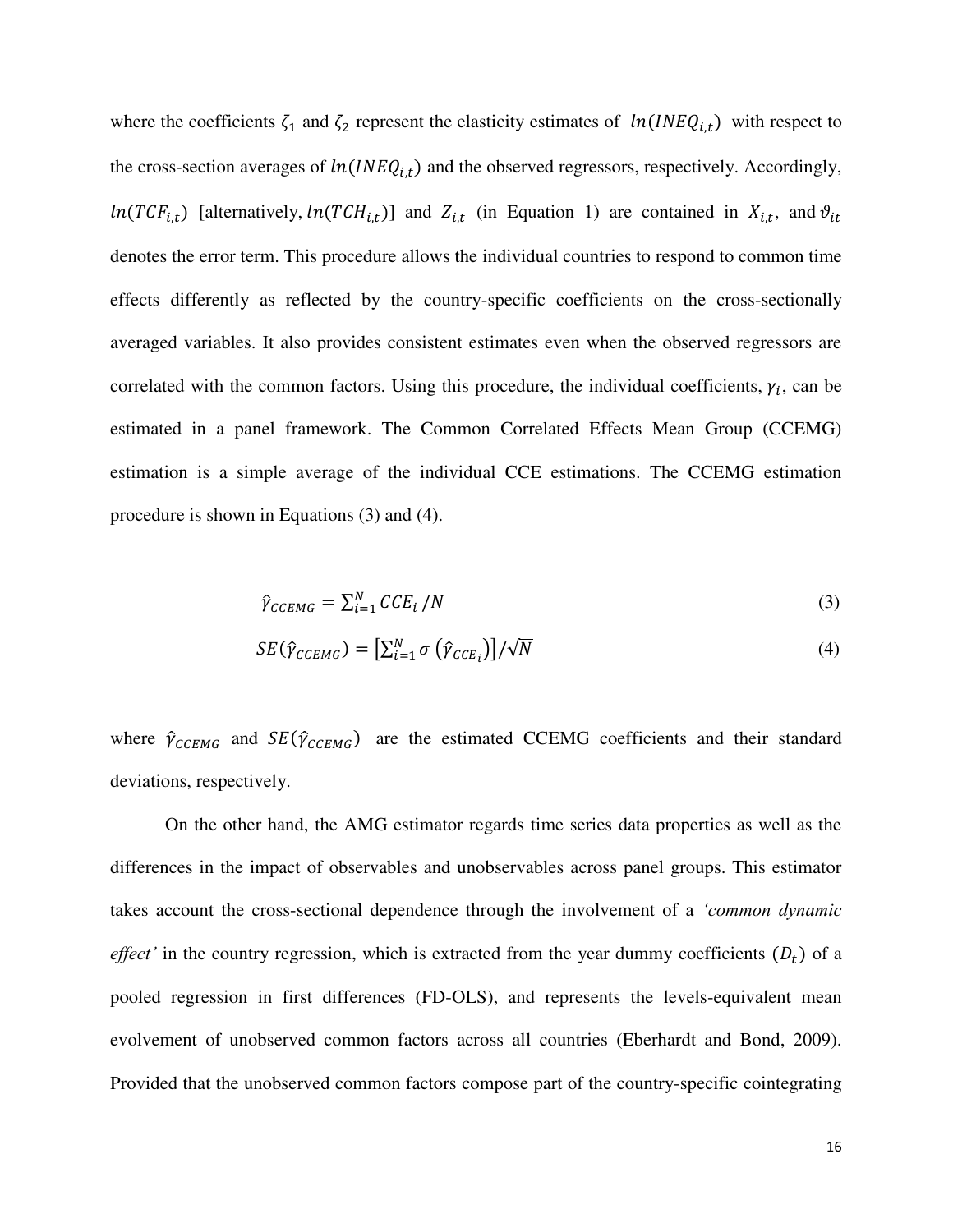relation, the augmented country regression model embraces the cointegrating relationship that is allowed to differ across countries. In this regard, it coincides with the assumption of CCEMG estimator (Pedroni, 2007; Eberhardt and Bond, 2009).<sup>10</sup> The first stage stands for a standard FD-OLS regression with *T-1* year dummies in first differences, from which the year dummy coefficients, relabeled as  $\hat{\mu}_t$ , are collected. In the second stage, this variable is included in each of the N standard country regressions. Then, the AMG estimations are derived as averages of the individual country estimations. The first and the second stages of AMG estimation procedure are shown in Equations (5) and (6), respectively.

$$
\text{AMG} - \text{Stage (i)} \qquad \Delta \ln(\text{INEQ}_{i,t}) = \beta' \Delta X_{i,t} + \sum_{t=2}^{T} c_t \Delta D_t + e_{it}
$$
\n
$$
\Rightarrow \hat{c}_t = \hat{\mu}_t^{\circ}
$$
\n(5)

AMG – Stage (ii) 
$$
\ln(INEQ_{i,t}) = \varphi_i + \beta'_i X_{i,t} + c_i t + d_i \hat{\mu}_t^{\circ} + e_{it}
$$
 (6)  

$$
\hat{\beta}_{AMG} = N^{-1} \sum_i \hat{\beta}_i
$$

where  $\varphi_i$  is constant, and  $e_{it}$  denotes the error term of stage (i) and stage (ii).  $\beta_{AMG}$  stands for cross-sectional group-specific AMG estimations which are averaged across the panel.

We start discussing our estimates with Table 5, which presents the results of the regression of log market Gini coefficient on log firm credit to GDP ratio (in columns 1, 2, 5, and 6) and log household credit to GDP ratio (in columns 3, 4, 7, and 8) - along with the controls. The regressions show that there is a statistically significant relation between firm credit to GDP ratio and the market Gini coefficient, suggesting countries with higher level of firm credit to GDP ratio

l

<sup>&</sup>lt;sup>10</sup> Eberhardt and Bond (2009) compare the performance of AMG and CCEMG estimators through Monte Carlo simulations, and find robust results for both approaches.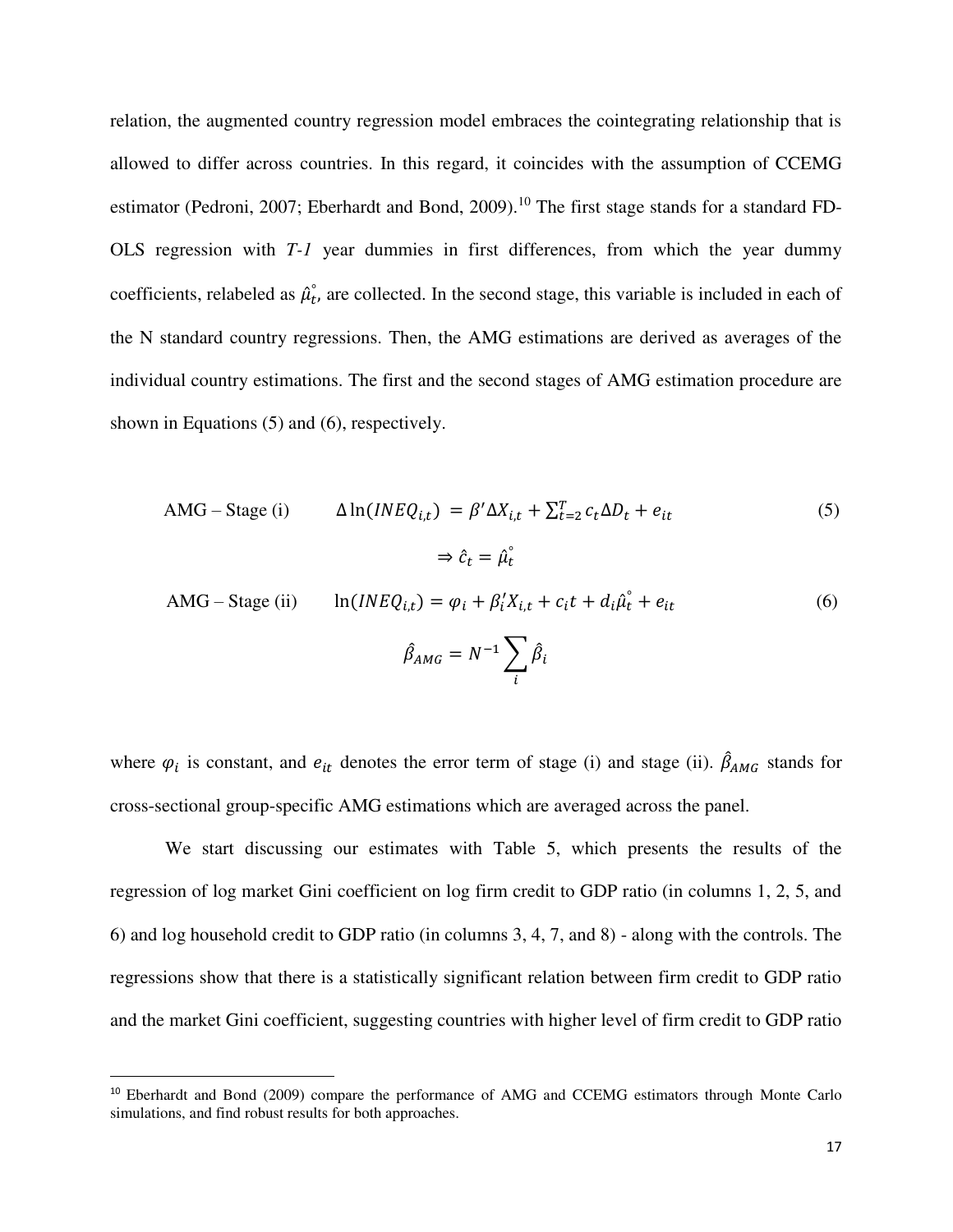experience lower income inequality. The results hold for both the CCEMG and AMG estimates. On the other hand, both the CCEMG and AMG estimates do not suggest a statistically meaningful correlation between household credit to GDP ratio and the market Gini coefficient. Among the control variables, only government expenditure to GDP ratio and trade to GDP ratio have statistically significant relation with the level of income inequality, where both have positive effects on the level of income inequality. These evidences imply that higher government spending and degree of openness of an economy may increase income inequality.

| <b>TABLE 5.</b> Mean Group Type Estimations (the market Gini Coefficient and Credit Compositions) |  |  |  |
|---------------------------------------------------------------------------------------------------|--|--|--|
|---------------------------------------------------------------------------------------------------|--|--|--|

| Dependent Variable: $ln(GINIMARKET_{it})$ |                           |                         |                  |                     |                           |                          |                  |                  |
|-------------------------------------------|---------------------------|-------------------------|------------------|---------------------|---------------------------|--------------------------|------------------|------------------|
| Variables                                 |                           |                         | <b>CCEMG</b>     |                     |                           |                          | AMG              |                  |
|                                           | $[1]$                     | [2]                     | $[3]$            | $[4]$               | $[5]$                     | [6]                      | $[7]$            | [8]              |
| $ln(TCF_{i,t})$                           | $-0.113$<br>$(0.036)$ *** | $-0.050$<br>$(0.028)^*$ |                  |                     | $-0.090$<br>$(0.027)$ *** | $-0.063$<br>$(0.267)$ ** |                  |                  |
| $ln(TCH_{i,t})$                           |                           |                         | 0.057<br>(0.070) | $-0.051$<br>(0.041) |                           |                          | 0.069<br>(0.050) | 0.041<br>(0.042) |
| $CORR_{it}$                               |                           | 0.001<br>(0.006)        |                  | $-0.001$<br>(0.004) |                           | $-0.002$<br>(0.007)      |                  | 0.000<br>(0.007) |
| $ln(GGFCE_{i,t})$                         |                           | 0.190<br>$(0.078)$ **   |                  | $-0.041$<br>(0.055) |                           | 0.190<br>$(0.094)$ **    |                  | 0.135<br>(0.100) |
| $ln(FDI_{i,t})$                           |                           | $-0.002$<br>(0.009)     |                  | $-0.008$<br>(0.010) |                           | $-0.011$<br>(0.009)      |                  | 0.002<br>(0.008) |
| $ln(TRADE_{i,t})$                         |                           | 0.054<br>(0.071)        |                  | $-0.055$<br>(0.050) |                           | 0.044<br>$(0.025)^*$     |                  | 0.042<br>(0.029) |

Notes: The superscripts \*\*\*, \*\* and \* denote the statistical significance at 1%, 5% and 10% levels, respectively. Asymptotic standard errors are in parentheses.

In addition to the regressions with credit components, in Table 6, we present the results of the regression of log market Gini coefficient on total credit to private non-financial sectors as a percentage of GDP, which is the sum of household credit to GDP ratio and firm credit to GDP ratio, as defined in Section 2. This regression is estimated in order to examine the effect of total private credit on the level of income inequality to be able to compare our results with the existing literature on the finance-inequality nexus. Both the CCEMG and AMG estimates suggest a statistically insignificant relation between total credit to private non-financial sectors and the market Gini coefficient, though the relationship is negative. The estimates confirm our hypothesis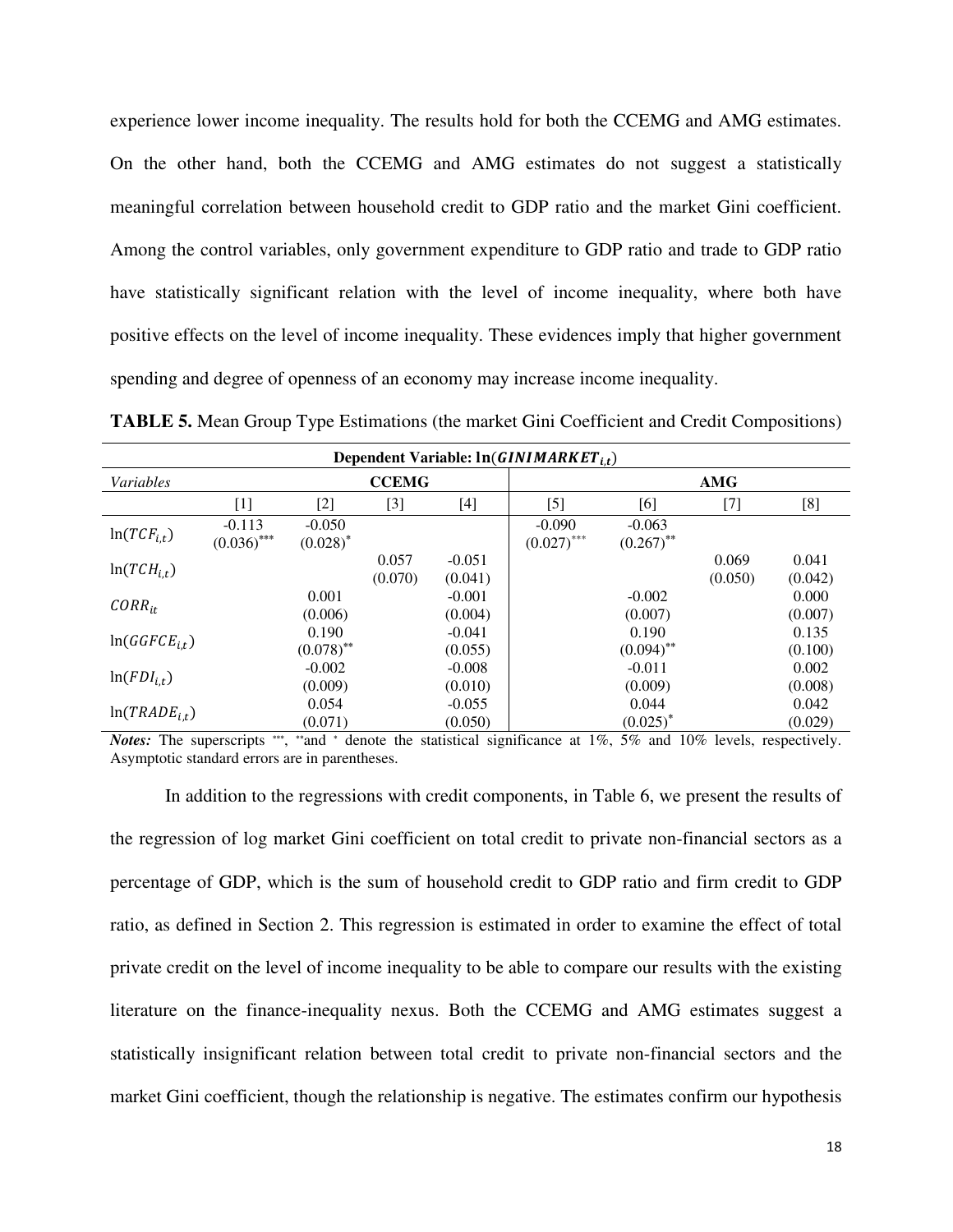that the composition of total private credit is more important than its size in reducing income inequality.

| Dependent Variable: $ln(GINIMARKET_{it})$ |              |              |  |  |
|-------------------------------------------|--------------|--------------|--|--|
| Variables                                 | <b>CCEMG</b> | <b>AMG</b>   |  |  |
|                                           | $-0.038$     | $-0.049$     |  |  |
| $ln(TC_{i,t})$                            | (0.038)      | (0.033)      |  |  |
|                                           | $-0.0002$    | $-0.0003$    |  |  |
| $CORR_{it}$                               | (0.006)      | (0.007)      |  |  |
|                                           | 0.122        | 0.146        |  |  |
| $ln(GGFCE_{it})$                          | $(0.072)*$   | $(0.064)$ ** |  |  |
|                                           | $-0.005$     | $-0.014$     |  |  |
| $ln(FDI_{i,t})$                           | (0.008)      | (0.009)      |  |  |
| $ln(TRADE_{i,t})$                         | 0.005        | 0.044        |  |  |
|                                           | (0.061)      | (0.030)      |  |  |

**TABLE 6.** Mean Group Type Estimations (the market Gini Coefficient and Total Private Credit)

Notes: The superscripts \*\*\*, \*\* and \* denote the statistical significance at 1%, 5% and 10% levels, respectively. Asymptotic standard errors are in parentheses.

We also explore the relation between credit components and the net Gini coefficient (GININET). The nature of analysis is same as the one executed in Table 5. Similar to Table 5, the CCEMG and AMG estimates suggest a negative and statistically significant relation between firm credit to GDP ratio and the net Gini coefficient, while the relationship is statistically insignificant for household credit to GDP ratio. $^{11}$ 

In addition to the panel estimates, the cross-section augmented cointegrating regression for each country is also estimated by CCE and AMG estimators. Table 7 presents the signs of the coefficients regarding the regressions between *(i)* firm credit and income inequality, and *(ii)*  household credit and income inequality, using CCE and AMG estimators, respectively. The results show that though household credit is negatively and significantly associated with the market Gini coefficient in some countries (e.g., Greece, Israel, Poland and Spain), it increases income inequality in most of the countries (e.g., Belgium, Canada, Denmark, Hong Kong,

 $\overline{a}$ 

<sup>&</sup>lt;sup>11</sup> All stationary, unit-root, panel cointegration, and long-run relationship tests are employed for the regressions between credit components and the net Gini coefficient. We do not present all results here in order to conserve space, but available upon request from the authors.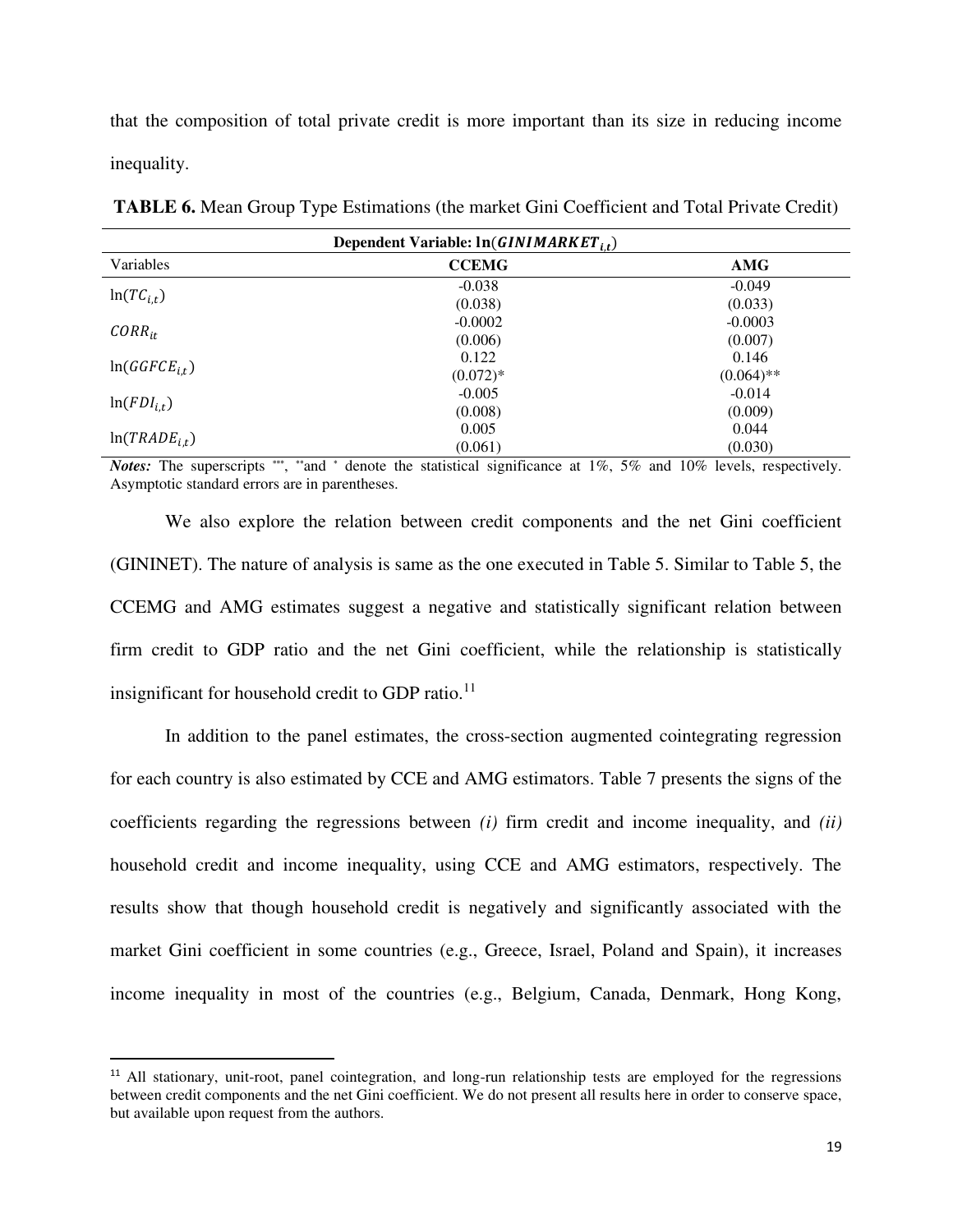Hungary, Sweden). On the other hand, the relationship between firm credit and the market Gini coefficient is weak but negative in most of the countries. However these evidences should be interpreted with caution due to data constraints in the sample countries, we may suggest that country level credit decomposition-inequality analysis may enrich the empirical literature.

| Dependent Variable: $ln(GINIMARKET_{i,t})$ |                          |                              |                          |                              |  |  |
|--------------------------------------------|--------------------------|------------------------------|--------------------------|------------------------------|--|--|
| Country                                    | <b>CCE</b>               |                              |                          | <b>AMG</b>                   |  |  |
|                                            | <b>TCF</b>               | <b>TCH</b>                   | <b>TCF</b>               | <b>TCH</b>                   |  |  |
| Argentina                                  | $\boldsymbol{+}$         | $\,^+$                       | $\boldsymbol{+}$         | $\frac{1}{2}$                |  |  |
| Australia                                  | $^{+}$                   | $\overline{\phantom{0}}$     | $\pmb{+}$                | $\overline{a}$               |  |  |
| Austria                                    | $(-) *$                  | $\overline{\phantom{0}}$     | $^{+}$                   | $\overline{a}$               |  |  |
| Belgium                                    | -                        | $(+)$ ***                    |                          | $(+)$ ***                    |  |  |
| <b>Brazil</b>                              | $\overline{a}$           | $(-)$ ***                    | $\ddot{}$                | $(+)$ ***                    |  |  |
| Canada                                     | $\overline{a}$           | $(+)$ ***                    | $\ddot{}$                | $(+)$ ***                    |  |  |
| Czech Republic                             | -                        | $\overline{a}$               | $\overline{a}$           | $\overline{a}$               |  |  |
| Denmark                                    | -                        | $(+)$ ***                    | $(-)$ **                 | -                            |  |  |
| Finland                                    | $\boldsymbol{+}$         | $\overline{\phantom{0}}$     | $\,^+$                   | $\ddot{}$                    |  |  |
| France                                     |                          | $\overline{a}$               | $\overline{a}$           | $^{+}$                       |  |  |
| Germany                                    | $(+)$ ***                | $\overline{a}$               | $(+)$ **                 | $^{+}$                       |  |  |
| Greece                                     | $\overline{a}$           | $\ddot{}$                    | $\overline{a}$           | ***<br>$(-)$                 |  |  |
| Hong Kong                                  | $(+)$ *                  | $(+)$ **                     | $(-)$ **                 | $\overline{+}$               |  |  |
| Hungary                                    | $^{+}$                   | $\overline{a}$               | $^{+}$                   | $(+)$ ***                    |  |  |
| Israel                                     | ÷,                       | ***<br>$\left( -\right)$     | $^{+}$                   | ÷                            |  |  |
| Italy                                      | $\overline{a}$           | ÷                            | $\overline{a}$           | $\qquad \qquad \blacksquare$ |  |  |
| Japan                                      | $\,{}^+$                 | -                            | -                        | $\pmb{+}$                    |  |  |
| Republic of Korea                          | ÷,                       | -                            | $(-)$ ***                | $\ddot{}$                    |  |  |
| Mexico                                     | $\boldsymbol{+}$         | $\overline{\phantom{0}}$     | $\overline{a}$           | $\blacksquare$               |  |  |
| Netherlands                                | $\overline{\phantom{0}}$ | $\qquad \qquad \blacksquare$ | $(-)$ **                 | $^{+}$                       |  |  |
| Norway                                     | $^{+}$                   | $(-)$ **                     | $\overline{a}$           | $^{+}$                       |  |  |
| Poland                                     | ÷                        | ***<br>$\left( -\right)$     | ***<br>$(-)$             | ***<br>$(-)$                 |  |  |
| Portugal                                   | $\overline{a}$           | $\overline{a}$               | $\overline{a}$           | $\overline{a}$               |  |  |
| Singapore                                  | ÷                        | $\ddot{}$                    | $\overline{\phantom{0}}$ | $\qquad \qquad \blacksquare$ |  |  |
| Spain                                      | ÷                        | $***$<br>$(-)$               | $(-)$ ***                | ***<br>$\left( -\right)$     |  |  |
| Sweden                                     | $\overline{a}$           | $^{+}$                       | $\ddot{}$                | $(+)$ **                     |  |  |
| Thailand                                   | $\boldsymbol{+}$         | $\ddot{}$                    | $\ddot{}$                | $\ddot{}$                    |  |  |
| Turkey                                     | $\overline{+}$           | $\overline{a}$               | $\ddag$                  | $(-) *$                      |  |  |
| United Kingdom                             | $(-)$ **                 | $\pmb{+}$                    | $\overline{a}$           | $(-)$ ***                    |  |  |
| <b>United States</b>                       | $\overline{\phantom{0}}$ | $\overline{a}$               | $(-)$ ***                | $(-)$ ***                    |  |  |

**TABLE 7.** Country-specific Regressions (summary of the Sign of the Coefficients)

Notes: The superscripts \*\*\*, \*\* and \* denote the statistical significance at  $1\%$ , 5% and  $10\%$  levels, respectively.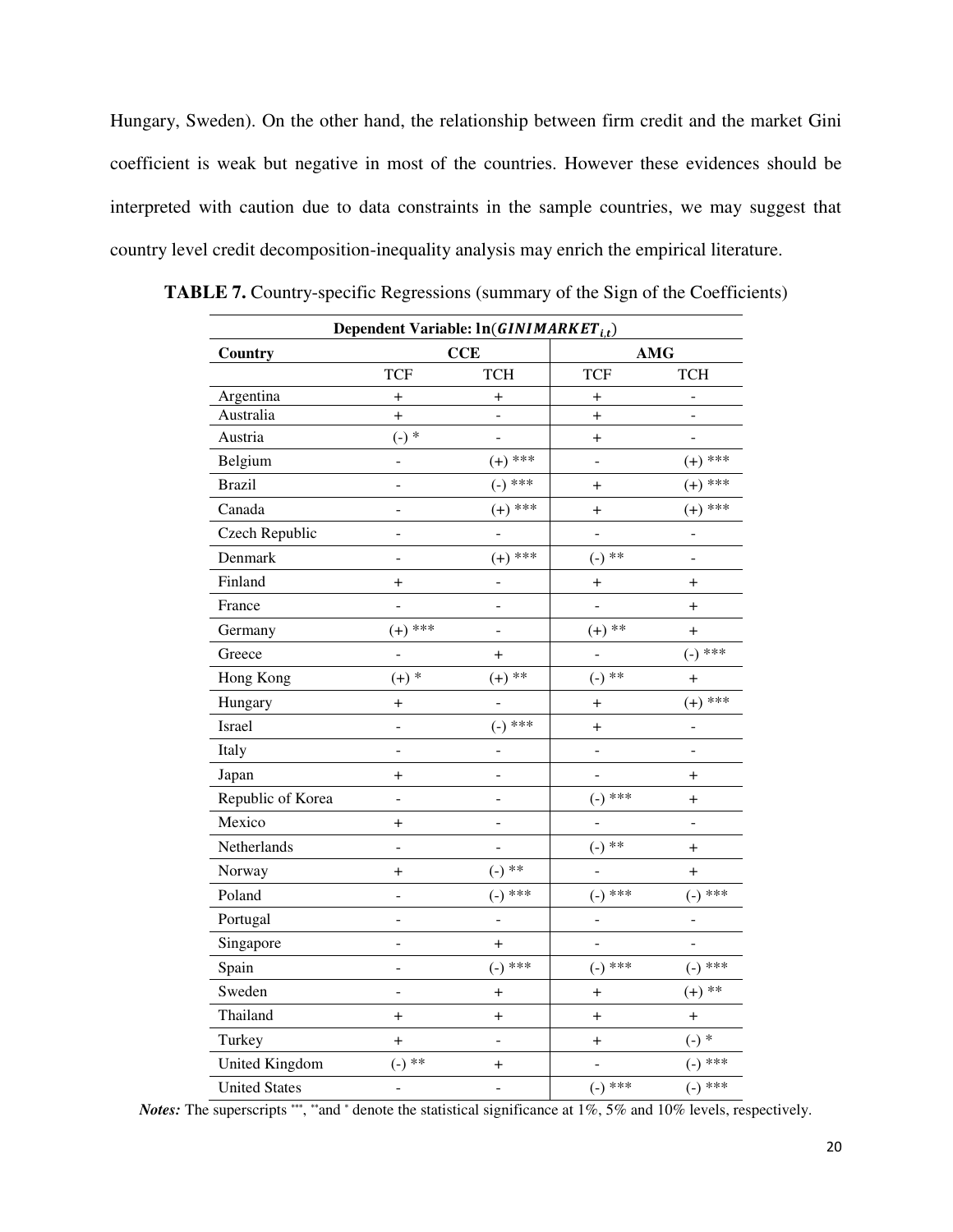#### **5. Concluding Remarks**

There are numerous studies investigating the link between financial development and economic growth. However, there is a scarcity of research on the relation between finance and income inequality, most of which focuses on the size of total credit given to the private sector. Although private credit is vital for the real economy, the ratio of household credit to firm credit is above 0.5 in many developed and developing countries in our sample, and an increasing proportion of private credit has been given to the households rather than entrepreneurs over the last two decades. Since these two types of borrowers, namely households and entrepreneurs, vary in terms of the use of credit, they might have different effects on the level of income inequality. Therefore, the main purpose of this paper is to specifically focus on the distinction between household and firm credit, and investigate whether these two types of credit have asymmetric effects on income inequality in a sample of 30 developed and developing countries over the period 1995-2013. In addition, we test the impact of total credit to private non-financial sectors to GDP ratio on the level of income inequality in order to motivate our main hypothesis that not the size of private credit but the composition of it matters for reducing income inequality. Our analysis also pays special attention to cross-sectional dependence issues, which are mostly ignored by the existing literature, and aims to present robust estimates on the role of credit components in reducing income inequality.

Our main finding is that firm credit reduces income inequality whereas there is no significant impact of household credit on the level of income inequality. This suggests that countries with low levels of firm credit in the non-financial sectors can experience lower income inequality by implementing policies encouraging firm credit expansion. On the other hand, countries with relatively high levels of household credit should implement policies discouraging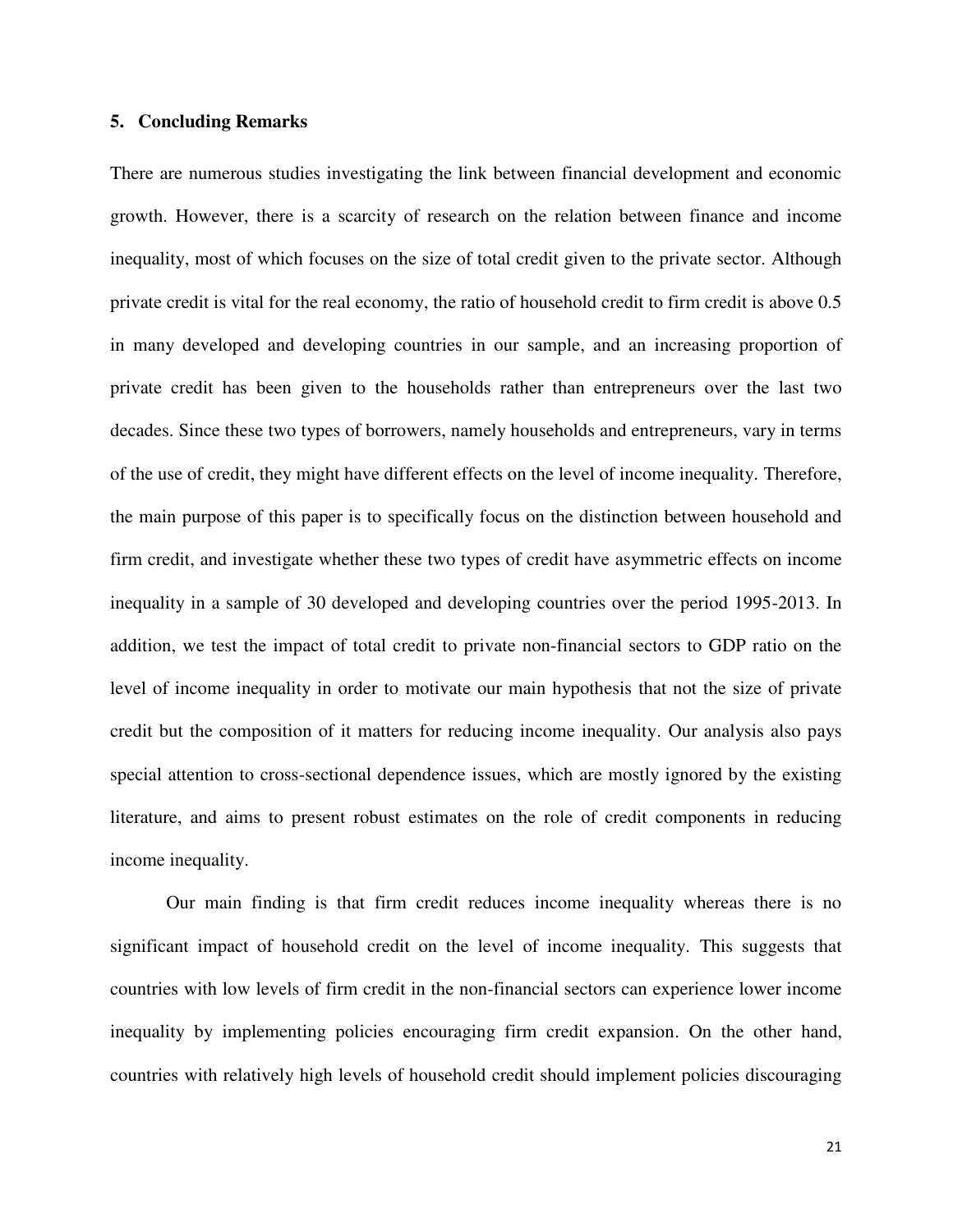household credit expansion, and encouraging firm credit expansion, taking into account the issue of over-expansion of private credit. We also find that total credit to private non-financial sectors is negatively but insignificantly associated with the market Gini coefficient, suggesting that there is no statistically significant effect of total credit on income inequality. Our results also suggest that while government consumption expenditure to GDP ratio and trade openness have positive associations with the level of income inequality, there is no statistically significant impact of either corruption index or foreign direct investment to GDP ratio on income inequality.

We conclude that not the size of private credit but the composition of it matters for reducing income inequality, and more credit may not always be good for the poor. Since household and firm credit have different effects on the level of income inequality, the composition of private credit becomes even more important. This makes policymakers to pay particular attention to the asymmetric effects that household and firm credit have on income inequality when they are establishing sector-specific credit policy.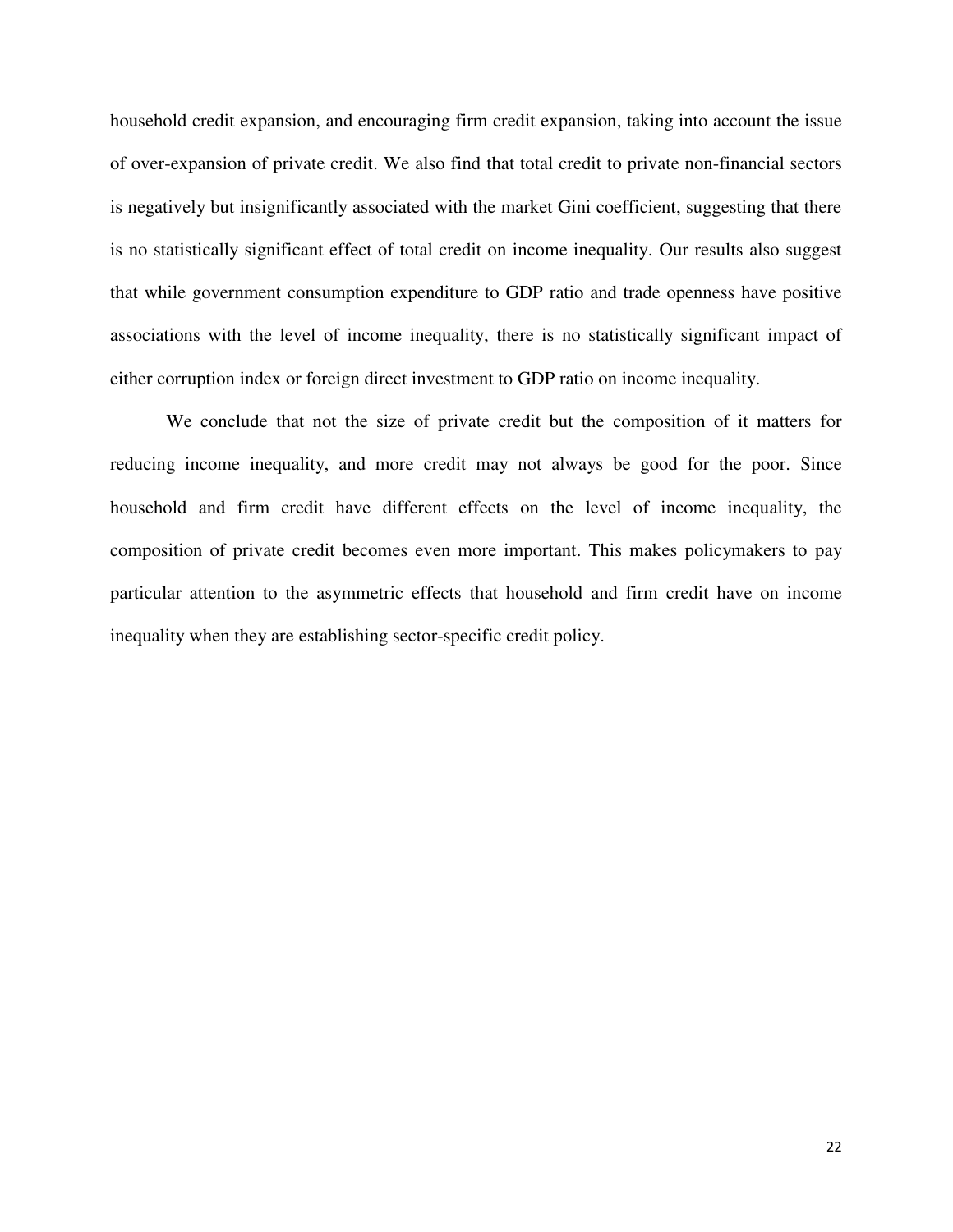#### **References**

- 1. Abosedra, Salah, Shahbaz, Muhammad, Nawaz, Kishwar, 2016. Modeling Causality between Financial Deepening and Poverty Reduction in Egypt. Social Indicators Research 126(3), 955-969.
- 2. Bahadir, Berrak, Gumus, Inci, 2016. Credit Decomposition and Business Cycles in Emerging Market Economies. Journal of International Economics 103, 250–262.
- 3. Bahadir, Berrak, Valev, Neven, 2017. Catching up or Drifting Apart: Convergence of Household and Business Credit in Europe. International Review of Economics and Finance 47, 101-114.
- 4. Banerjee, A.V., Newman, A.F., 1993. Occupational Choice and the Process of Development. Journal of Political Economy 101(2), 274-298.
- 5. Beck, T., Levine, R., 2004. Stock Markets, Banks, and Growth: Panel Evidence. Journal of Banking & Finance 28(3), 423-442.
- 6. Beck, T., Demirguc-Kunt, A., Levine, R., 2007. Finance, Inequality and the Poor. Journal of Economic Growth 12(1), 27-49.
- 7. Beck, Thorsten, Ross Levine, Alex, Levkov, 2010. Big Bad Banks? The Impact of U.S. Branch Deregulation on Income Distribution. Journal of Finance 65, 1637-67.
- 8. Beck, T., Büyükkarabacak, B., Rioja, F., Valev, N., 2012. Who Gets the Credit? And Does it Matter? Household vs. Firm Lending Across Countries. B.E. Journal of Macroeconomics 12(1). (Contributions), Article 44.
- 9. Bencivenga, Valerie R., Smith, Bruce D., Starr, Ross M., 1995. Transaction Costs, Technological Choice, and Endogenous Growth. Journal of Economic Theory 67 (1), 153- 177.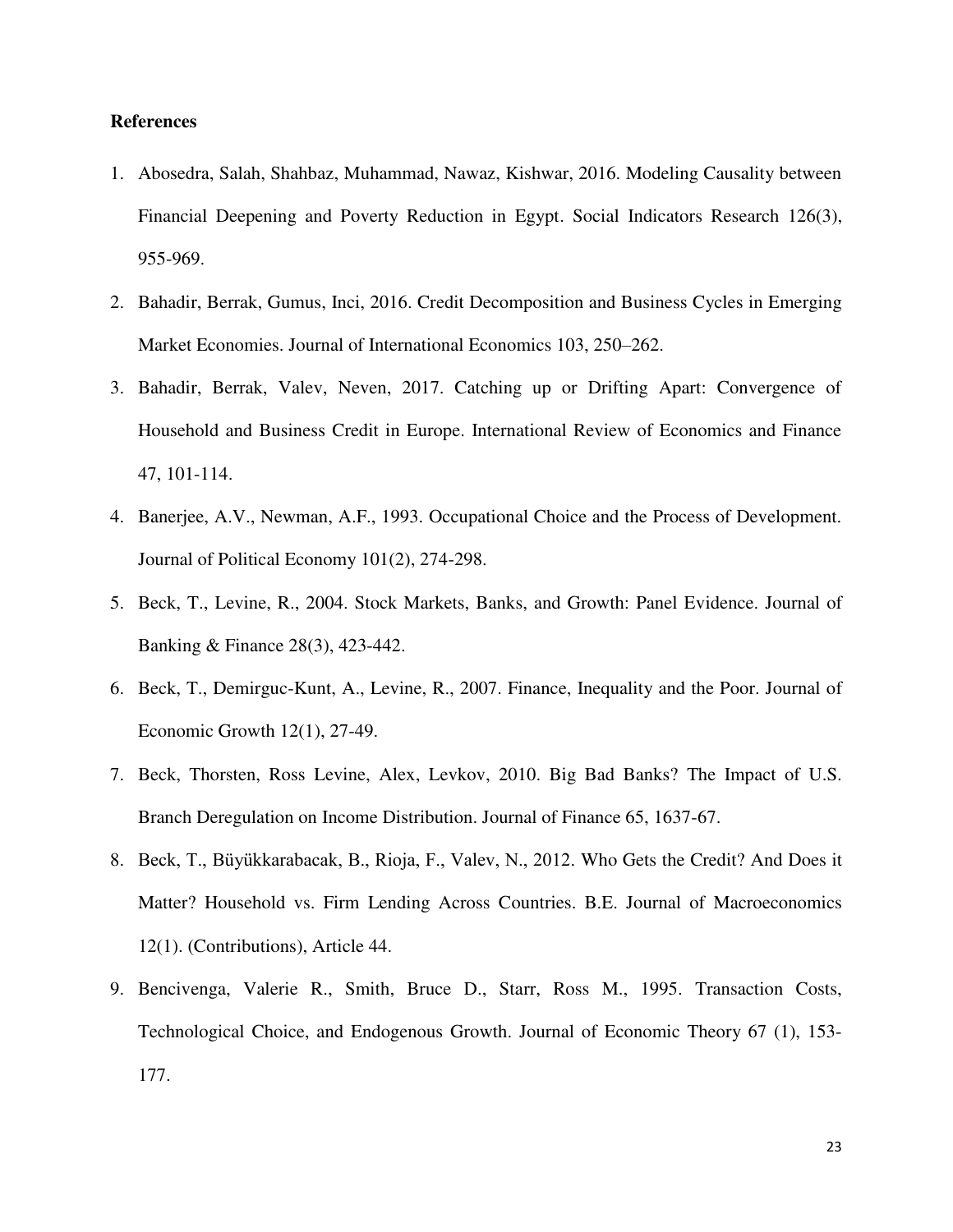- 10. Breusch, T. S., A. R. Pagan, 1980. The Lagrange Multiplier Test and Its Applications to Model Specification in Econometrics. The Review of Economic Studies 47(1), 239-253.
- 11. Büyükkarabacak, Berrak, Krause, Stefan, 2009. Studying the Effects of Household and Firm Credit: The Composition of Funds Matter. Economic Inquiry 47, 653-666.
- 12. Cecchetti, Stephen, Kharroubi, Enisse, 2012. Reassessing the Impact of Finance on Growth. Working Paper No. 381. Monetary and Economic Department, Bank for International Settlements.
- 13. Charlton, Andrew, 2008. Capital Market Liberalization and Poverty. In: Ocampo, José Antonio, Stiglitz, Joseph (Eds.), Capital Market Liberalization and Development. Oxford Press, New York, pp. 121-138.
- 14. Clarke, G. R. G., Xu, L. C., Zou, H., 2006. Finance and Income Inequality: What Do the Data Tell Us? Southern Economic Journal 72(3), 578-596.
- 15. Dabla-Norris, E., Ji, Y., Townsend, R., Unsal, F., 2015. Distinguishing Constraints on Financial Inclusion and Their Impact on GDP and Inequality. NBER Working Paper No: 20821. NBER, Cambridge.
- 16. De Hoyos, R. E., V. Sarafidis, 2006. Testing for Cross-Sectional Dependence in Panel-Data Models. Stata Journal 6(4), 482-496.
- 17. Demirguc-Kunt, Asli, Levine, Ross, 2008. Finance, Financial Sector Policies, and Long-run Growth. Working Paper No. 4469. The World Bank Policy Research, The World Bank, Washington, D.C.
- 18. Dollar, David, Kraay, Aart, 2002. Growth is Good for the Poor. Journal of Economic Growth 7(3), 195-225.
- 19. Eberhardt, M., S. Bond, 2009. Cross-Section Dependence in Nonstationary Panel Models: A Novel Estimator. Munich Personal RePEc Archive (MPRA) Paper No. 17692.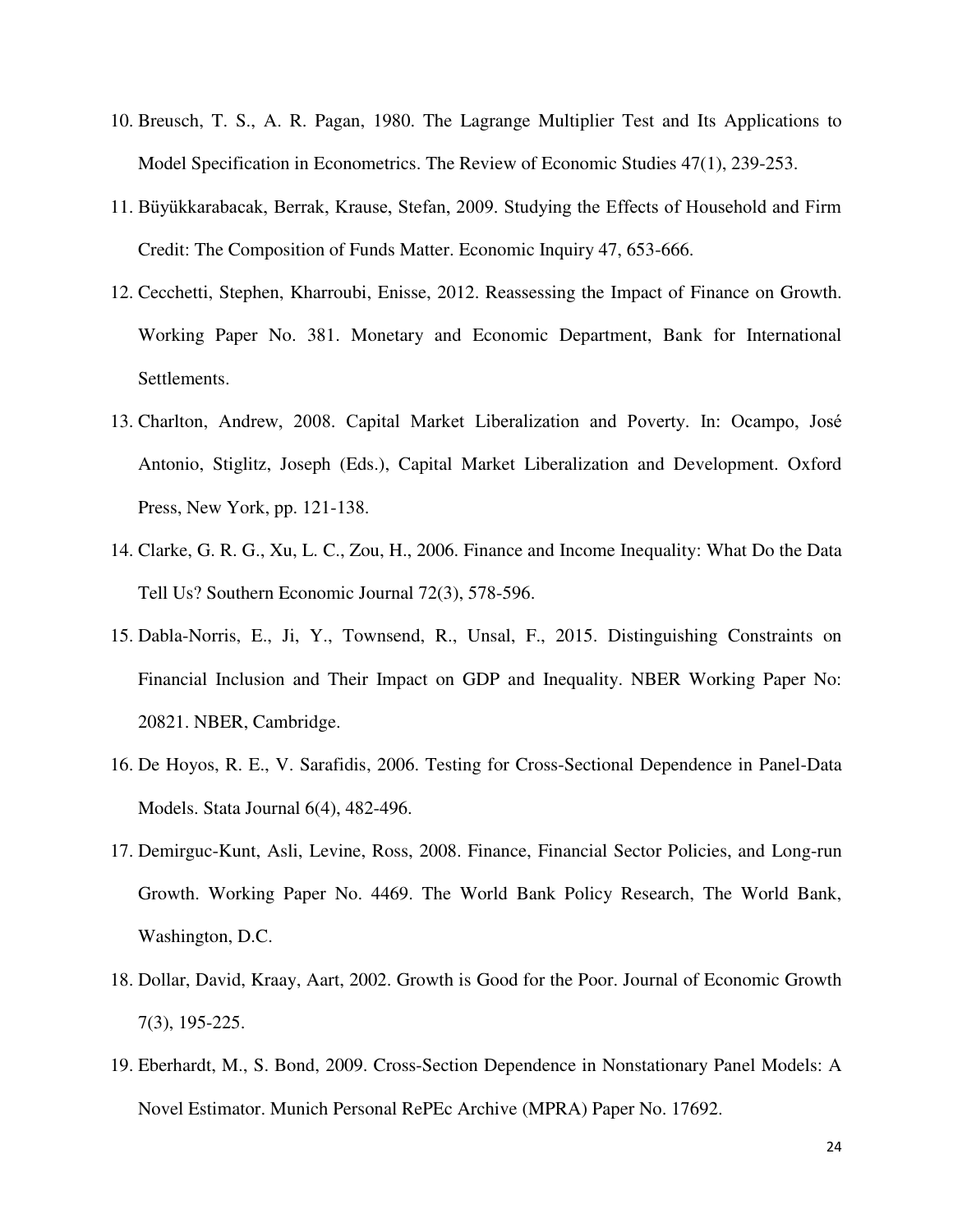- 20. Galor, O., Zeira, J., 1993. Income Distribution and Macroeconomics. Review of Economic Studies 60, 35-52.
- 21. Gine, Xavier, Townsend, Robert, 2004. Evaluation of Financial Liberalization: A General Equilibrium Model with Constrained Occupational Choice. Journal of Development Economics 74, 269-307.
- 22. Goldsmith, R. W., 1969. Financial Structure and Development. Yale University Press, New Haven, CT.
- 23. Harris, Richard H.F., 1997. Stock Markets and Development: A Re-assessment. European Economic Review 41 (1), 139–146.
- 24. Jappelli, Tullio, Pagano, Marco, 1989. Aggregate Consumption and Capital Market Imperfections: An International Comparison. American Economic Review 79, 1088-1105.
- 25. Jappelli, T., Pagano, M., 1994. Saving, Growth, and Liquidity Constraints. The Quarterly Journal of Economics, 83–109.
- 26. Jauch, S.,Watzka, S., 2015. Financial Development and Income Inequality: A Panel Data Approach. Empirical Economics, 1–24.
- 27. Kappel, V., 2010. The Effects of Financial Development on Income Inequality and Poverty (CER-ETH Economics working paper series No. 10/127). CER-ETH - Center of Economic Research (CER-ETH) at ETH Zurich.
- 28. King, R. G., & Levine, R., 1993a. Finance and Growth: Schumpeter might be right. Quarterly Journal of Economics 108(3), 717–737.
- 29. Law, Siong, Tan, Hui Boon, 2009. The Role of Financial Development on Income Inequality in Malaysia. Journal of Economic Development 34(2), 153-168.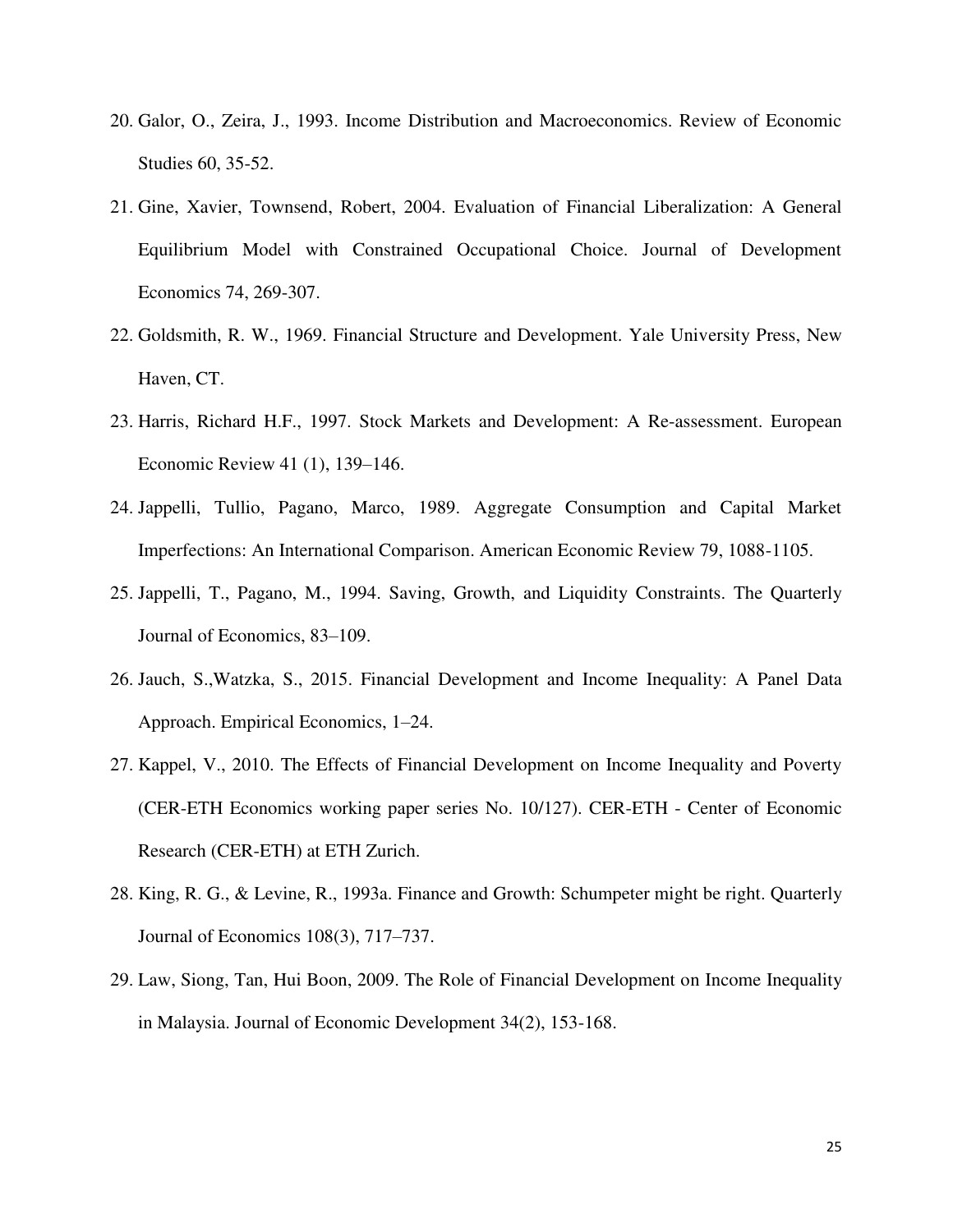- 30. Levine, Ross, 2005. Finance and Growth: Theory and Evidence. In: Aghion, Philippe, Durlauf, Steven (Eds.), Handbook of Economic Growth. Elsevier, North- Holland, pp. 865– 933.
- 31. Li, H., Squire, L., Zou, H., 1998. Explaining International and Intertemporal Variations in Income Inequality. The Economic Journal, 108(446), 26-43.
- 32. Lucas, Robert E., 1988. On the Mechanics of Economic Development. Journal of Monetary Economics 22 (1), 3–42.
- 33. McKinnon, R. I., 1973. Money and Capital in Economic Development. Brookings Institution, Washington, DC.
- 34. Naceur, Samy B., Ghazouani, Samir, 2007. Stock Markets, Banks, and Economic Growth: Empirical Evidence from the MENA Region. Research in International Business and Finance 21 (2), 297–315.
- 35. Pedroni, P., 2007. Social Capital, Barriers to Production and Capital Shares: Implications for the Importance of Parameter Heterogeneity from a Nonstationary Panel Approach. Journal of Applied Econometrics 22(2), 429-451.
- 36. Pesaran, M. H., 2004. General Diagnostic Tests for Cross Section Dependence in Panels. CESifo Working Paper Series No. 1229; IZA Discussion Paper No. 1240.
- 37. Pesaran, M. H., 2006. Estimation and Inference in Large Heterogeneous Panels with a Multifactor Error Structure. Econometrica 74(4), 967-1012.
- 38. Pesaran, M. H., 2007. A Simple Panel Unit Root Test in the Presence of Cross-Section Dependence. Journal of Applied Econometrics 22(2), 265-312.
- 39. Pesaran, M. H., A. Ullah, T. Yamagata, 2008. A Bias-Adjusted LM Test of Error Cross-Section Independence. The Econometrics Journal 11(1), 105-127.